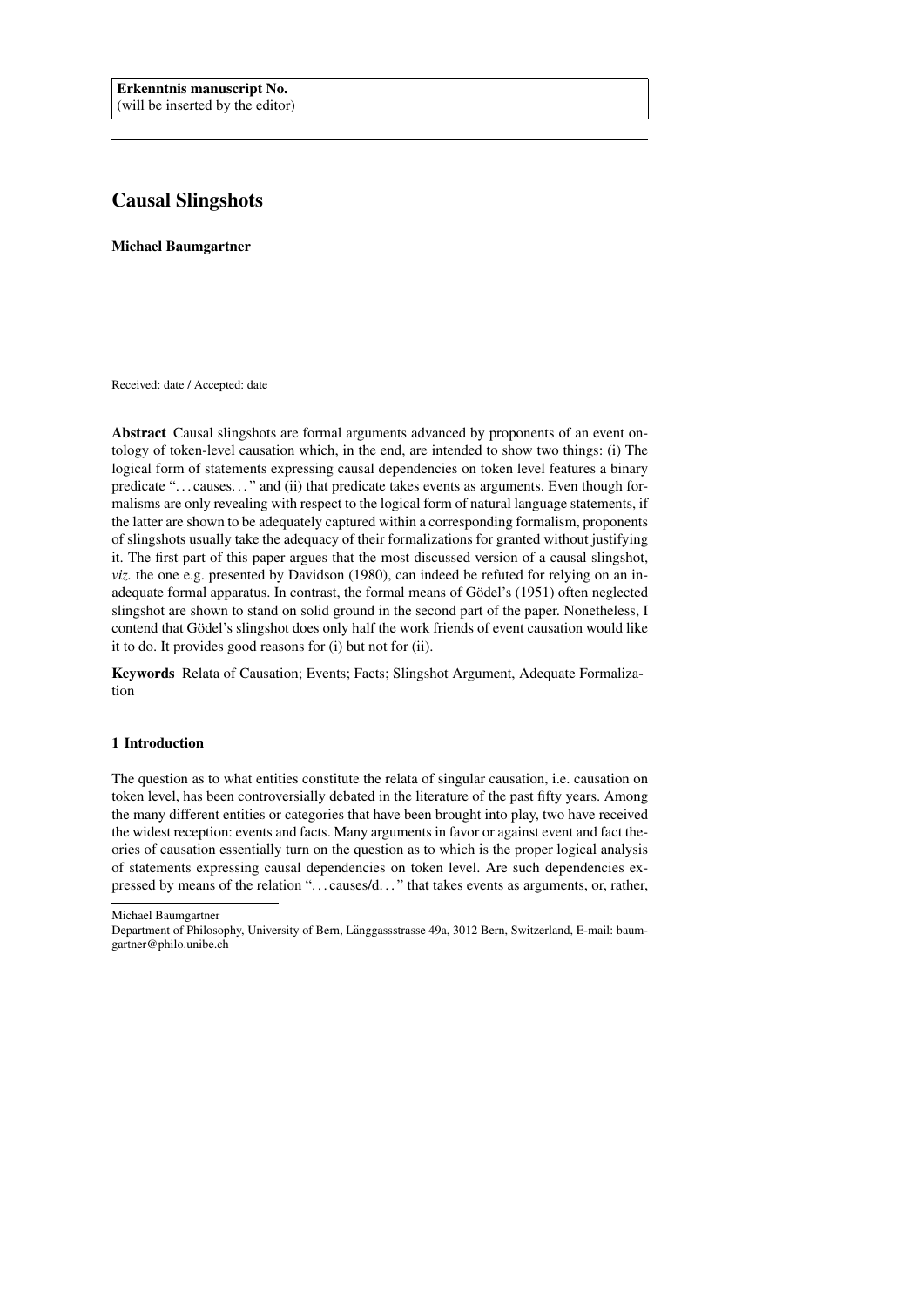by means of the sentential connective "The fact that ... causes/d the fact that ..." that concatenates fact reporting statements?<sup>1</sup>

Both answers to that question have their advantages and disadvantages.<sup>2</sup> While it is difficult to account for causal dependencies among absences or omissions—which are not normally typecast as events—within an event framework, $3$  the main problem for a fact ontology of singular causation stems from a collapsing argument which Barwise and Perry (1996, p. 375) have famously labeled the *slingshot argument* as "[t]he argument is so small, seldom encompassing more than half a page, and employs such a minimum of ammunition". The slingshot argument, or rather—since there is a whole series of such arguments—the slingshot arguments, originally are not tailored against the analysis of token-level causes and effects as facts, but against philosophical recourse to facts in general. Concisely put, these arguments yield the paradoxical result that non-extensional (non-truth-functional) sentential connectives linking statements that stand for or express extralinguistic entities—as e.g. facts or states of affairs—turn out to be extensional after all, provided that two seemingly unproblematic inference principles are taken to hold for these connectives. Roughly, the first of these principles allows for a truth-conserving substitution of logically equivalent expressions and the second licenses the substitution of co-referring singular terms within contexts governed by a pertaining connective.

Slingshots have most often been raised against the connective "The fact that . . . is identical to the fact that . . . ". When applied to this connective, slingshot arguments are taken to demonstrate that any fact is identical to any fact, thus, that there is at most one fact. However, if the question as to the identity of facts is raised in isolation, the fact theorist can easily counter a corresponding slingshot by stipulating that facts are fine-grained entities whose identity depends on the predicates and singular terms used to state them. Accordingly, one or both of the inference rules employed in such slingshots may easily be dismissed for the fact identity connective—as e.g. emphatically done by Oppy (1997). Yet, as soon as facts are advanced as token causes and effects, this way around slingshot arguments becomes much more problematic, because the validity of these two inference principles for factual causal statements is very much backed by causal intuitions. The following inferences are informally valid:

(i) The fact that Brutus stabbed Caesar caused the fact that Caesar died. Brutus stabbed Caesar if and only if Brutus did not not stab Caesar.

The fact that Brutus did not not stab Caesar caused the fact that Caesar died.

(ii) The fact that Brutus stabbed Caesar caused the fact that Caesar died. Brutus is identical with the son of Servilia Caepionis.

The fact that the son of Servilia Caepionis stabbed Caesar caused the fact that Caesar died.

Relative to all reinterpretations of the non-logical vocabulary embedded in the factual contexts of these arguments it holds that if the premises are judged to be true, so are the conclusions. Intuitively, causal dependencies subsist in nature and are independent of what

<sup>&</sup>lt;sup>1</sup> While Davidson (1980) is a typical proponent of the first analysis, Mellor (1991), for instance, prefers the second option.

<sup>2</sup> In consequence, authors such as Bennett (1988) or Dowe (2000) argue that both events and facts can, depending on the context, function as causes and effects.

<sup>3</sup> Cf. e.g. Mellor (1991), Mellor (1995, pp. 131-135).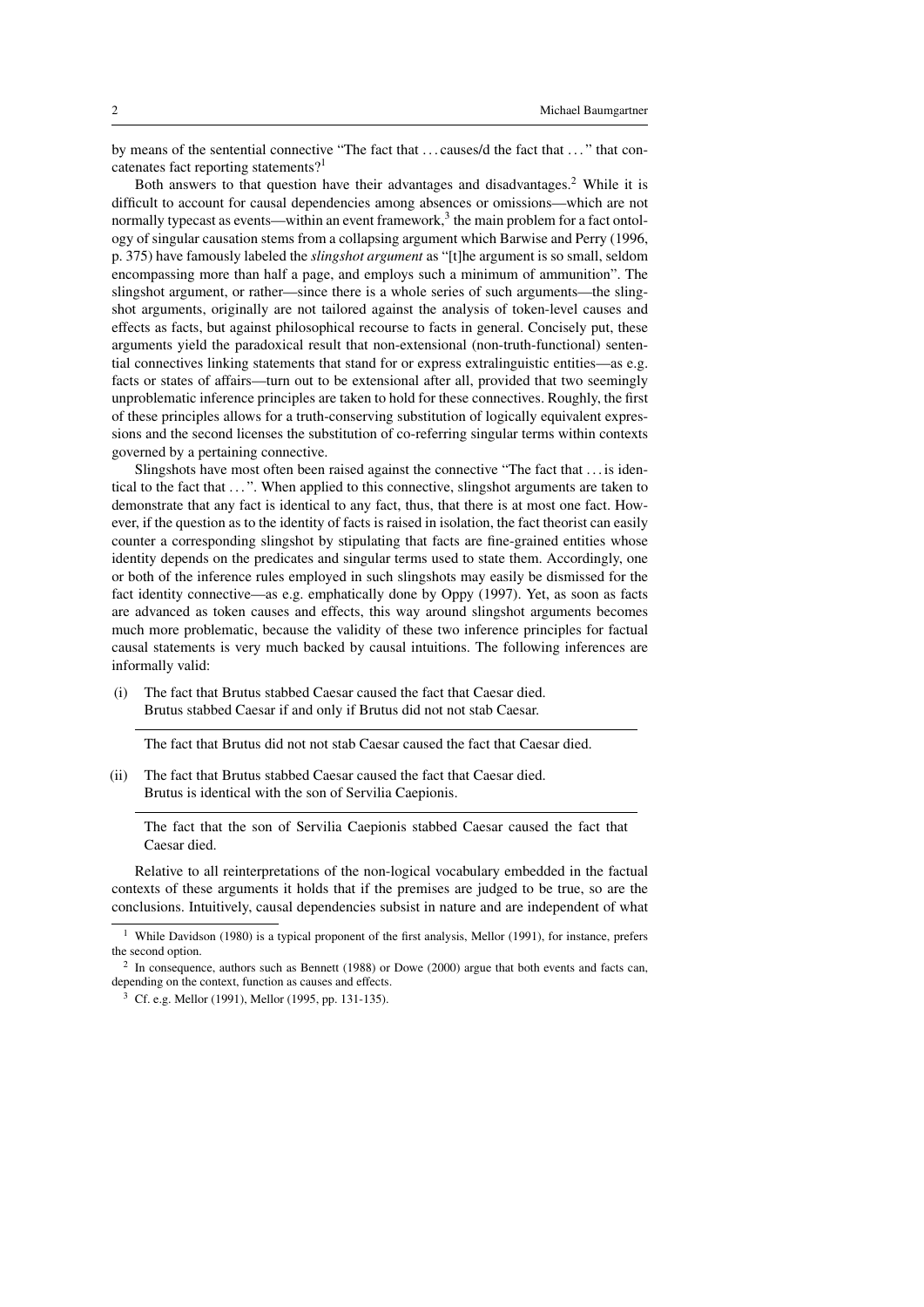logically equivalent expressions or co-referring singular terms are chosen to express them. Moreover, the causes of the fact that Caesar died mentioned in the first premises of (i) and (ii) are identical to the causes of that same effect mentioned in the conclusions of (i) and (ii). To the informal validity of (i) and (ii) and the identity of corresponding causes I shall in the following refer as the *robustness of singular causation*. Yet, as indicated above, given the validity of both inference principles instantiated in (i) and (ii), slingshot arguments yield that complex statements governed by "The fact that . . . causes/d the fact that . . . " are truthfunctional, which, in effect, they certainly are not. Furthermore, if slingshots are directed against factual causal statements, it turns out that any effect must be taken to be caused by any fact. Hence, by advancing causal slingshots proponents of event causation intend to confront their rivals of the fact causation camp with the following dilemma: Either (A) their accounts imply that any fact trivially causes any other fact or (B) they are forced to stipulate that at least one of the inference principles instantiated in (i) and (ii) is invalid for causal statements, which means that fact theories do not adequately capture the robustness of singular causation.

All the different variants of causal slingshots have one thing in common: they presuppose a very specific kind of syntax that treats particular formal expressions as primitive symbols, *viz.* expressions governed by class abstraction or iota-operators. They are thus *formal* arguments to the effect that statements expressing causal dependencies are of one logical form rather than another. Before formalisms can be put to work when it comes to answering the question as to the logical form of causal statements, the latter must be transformed into corresponding formalisms. Such transformations call for stringent justification (cf. Massey, 1981, pp. 17-18). Unfortunately though, advocates of causal slingshots normally take the adequacy of their formalizations for granted without justifying it. This neglect, as the first part of the paper at hand intends to show, is especially unsatisfactory because the debate over the consequences of slingshots for the ontology of singular causation has commonly focused on one specific slingshot variant—most famously put forward by Davidson  $(1980)^4$ —which the friend of fact causation can indeed reject for its reliance on inadequate formalizations without being compelled to accept either horn of the slingshot dilemma.

Matters are different if we turn to another variant of a slingshot. In (1995) and (2001) Neale has recalled attention to an often neglected slingshot argument that is due to Gödel (1944). The second part of this paper is going to demonstrate that the adequacy of the formal means employed by Gödel is much less easily challenged. While it is possible to both refute Davidson's slingshot and avoid the slingshot dilemma, the fact theorist challenging the formal apparatus of Gödel's argument runs into horn  $(B)$  of that dilemma. The Gödelian slingshot hence provides strong reasons in favor of logically analyzing statements expressing singular causation in terms of atomic statements featuring the binary predicate ". . . causes/d ...". The paper concludes by arguing that this constraint imposed on the logical analysis of causal statements does not, as the event theorist would like to have it, render a fact ontology of causation impossible. Nonetheless, it calls for a non-standard analysis of factual causal statements.

<sup>4</sup> That is not to say that discussions about *non-causal* variants of slingshot arguments have also centered around Davidson's argument. Especially since the early nineties the work of Stephen Neale has shifted the focus of attention in the debates on slingshot arguments towards Gödel's variant. *Causal* slingshots, however, are commonly constructed along the lines of Davidson, cf. e.g. Føllesdal (1966), Anscombe (1969), Cummins and Gottlieb (1972), Mackie (1974), Williamson (1976), Levin (1976), Dale (1978), Horgan (1978, 1982), Bennett (1988), Mellor (1995), Koons (2000). The only Gödelian causal slingshots I know of can be found in Widerker (1985) and in the work of Neale. For a comprehensive overview over the literature on all variants of slingshots cf. Neale (2001).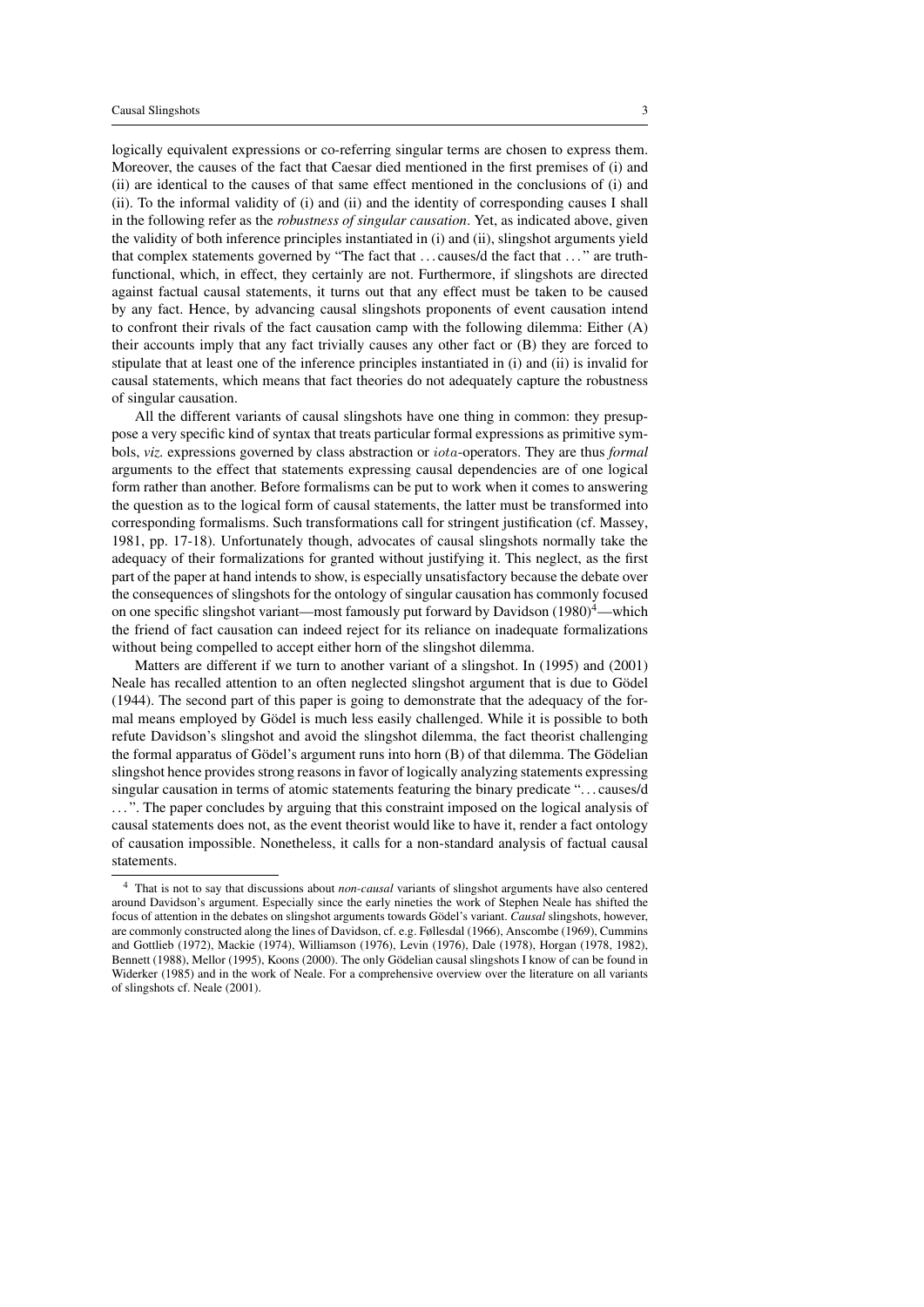#### 2 Events vs. Facts

The notions of an event and a fact are often blended in the literature.<sup>5</sup> Accordingly, before we can look at causal slingshots, a minimal understanding of the ontological difference between events and facts is required. To this end, I shall here presume the following minimal contrast between events and facts, for which Ramsey (1927/1994) has most notably argued: Events are particulars—simple or complex—to which reference is made by means of singular terms, i.e. proper names or referentially understood definite descriptions, whereas facts are expressed, represented or stated by closed sentences (and are not referred to by singular terms). This difference has important implications for the logical analysis of causal statements. To illustrate, consider the following statements:

- (iii) The stabbing of Caesar by Brutus caused the death of Caesar.
- (iv) The fact that Brutus stabbed Caesar caused the fact that Caesar died.

In light of the above contrast between events and facts, (iii) turns out to be an atomic statement featuring the binary predicate "... causes/d..."<sup>6</sup> that relates two singular terms referring to token events, whereas (iv) constitutes a molecular statement governed by the sentential connective "The fact that . . . causes/d the fact that . . . " which concatenates two fact reporting closed sentences. The adequacy of this analysis, of course, is contestable, and, as this paper will show, one way to immunize a fact theory of singular causation against slingshot arguments indeed consists in contesting the adequacy of that analysis. Yet, for the time being, let us assume that (iv) is *not* an atomic statement composed of the binary predicate "... causes/d..." which relates fact denoting definite descriptions as "the fact that Brutus" stabbed Caesar" and "the fact that Caesar died".<sup>7</sup> Rather, let us presume that a definite description is of the form  $\iota xFx$ , or colloquially "the ... such that ... is F". The 'that'-clause in "the fact that Brutus stabbed Caesar", however, states the fact and does not predicate anything of it—it does not feature a variable running over facts.

Furthermore, let us presuppose that events have a spatiotemporal locality, whereas facts are not located in space and time. The fact that Neil Armstrong stepped onto the surface of the moon on July 20, 1969, is not located on the lunar surface in 1969. In contrast, the first human step onto the surface of the moon is an event which took place on the lunar surface on July 20, 1969.

While representatives of the event camp widely agree on the categorization of events as atomic or complex particulars,<sup>8</sup> there is considerable disagreement with respect to the ontological categorization of facts among fact theorists. Fine (1982, p. 52) broadly distinguishes between three types of conceptions of fact: One holds facts to be the truth of a proposition or statement, another identifies facts with true propositions or statements, and

<sup>5</sup> Reichenbach (1947, §48), for instance, proposes to use the notions of event and fact synonymously. Kim (1973) analyzes events as property exemplifications by objects at times, which is identical to Mellor's account of facts (Mellor, 1991, pp. 203-204). Comparably, Taylor (1985, ch. 4) takes events to be a species of facts, which he essentially spells out on a par with Mellor. Or Baylis (1948) contends that facts are particulars, which coincides with Davidson's (1967) view concerning events.

 $<sup>6</sup>$  Some event theorists, as e.g. Schaffer (2005), take the causal relation to involve more than just two</sup> arguments. These complications, however, are of no relevance for our current purposes.

<sup>7</sup> The majority of fact theorists—especially friends of fact causation—agree with this analysis. Some, however, do not. For instance, Oppy (1997, sect. 5) blocks slingshot arguments by analyzing "the fact that..." in terms of a definite description which denotes a fact.

<sup>8</sup> Cf. Kanzian (2001, ch. II.3). Notwithstanding this mutual consent with respect to the ontological categorization of events as particulars, as is well known, there is a lot of controversy in the event literature concerning identity criteria of events. This dispute can be neglected in the present context.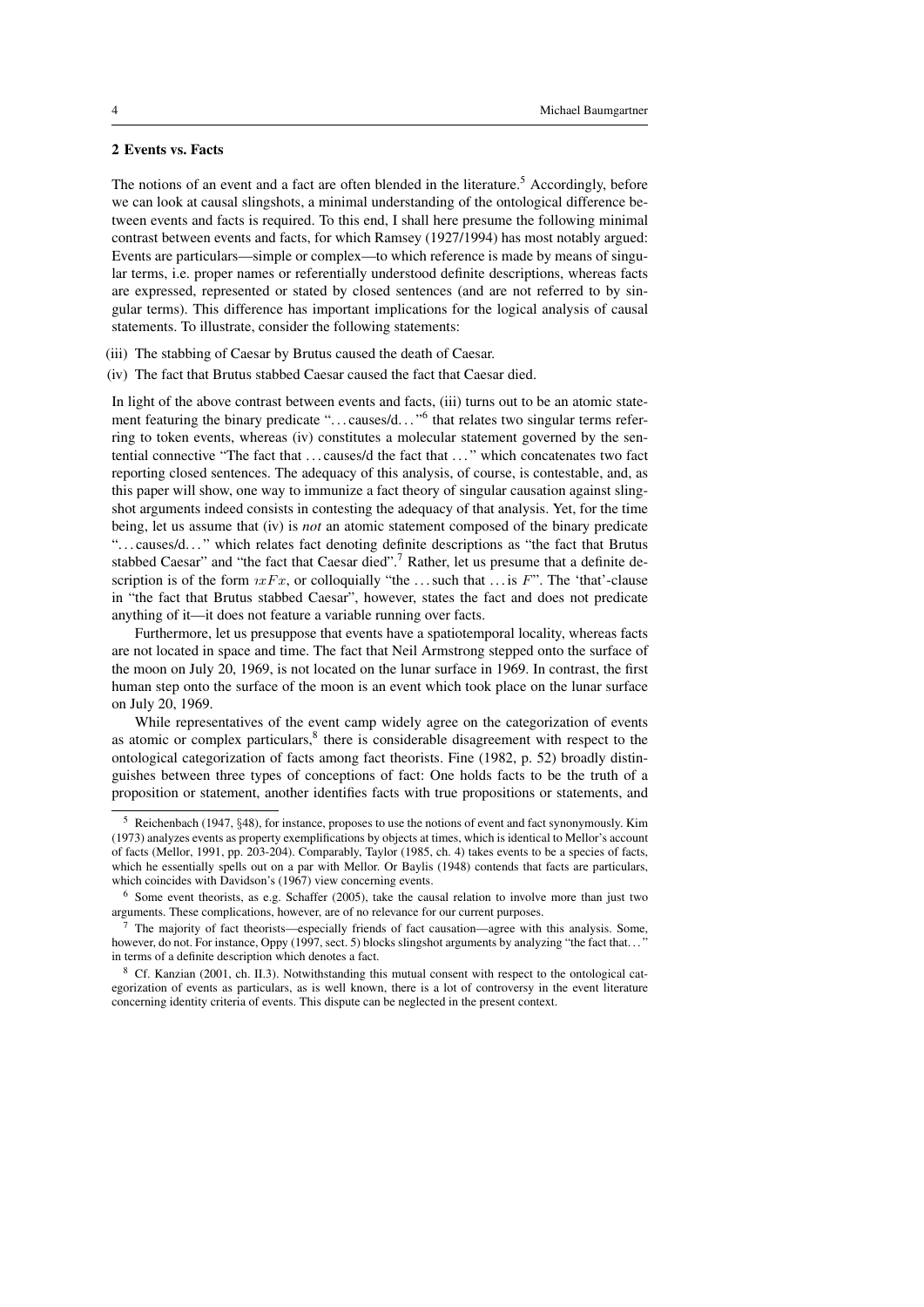the third views facts to "be structured entities or complexes, built up in certain characteristic ways from their constituents".<sup>9</sup> Fine calls the first two conceptions *propositional* and the third *worldly*. Causal intuitions are clear in one respect: Causal dependencies do not subsist between any kinds of propositional or linguistic entities. Therefore, the first of Fine's categories of fact conceptions is unsuited for a theory of causation. The debate over event vs. fact causation, i.e. over whether statements of type (iii) or of type (iv) constitute the primary form of expressing token-level causal dependencies, shall thus in the present context be seen as a controversy on the question whether token-level causes are spatiotemporally located particulars called "events" or undated worldly facts.

#### 3 Davidson's Slingshot

The causal slingshot argument presented by Davidson (1980, pp. 151-153) starts from the assumption that the *Principle of Substitutivity for Logical Equivalents* (PSLE) and the *Principle of Substitutivity for Singular Terms* (PSST) hold for factual causal statements. PSLE says that if  $\phi$  and  $\psi$  have the same truth-value relative to all systematic reinterpretations of their non-logical vocabulary, i.e.  $\phi \models \exists \psi$ , then, if  $\Sigma(\phi)$  is a true sentence containing at least one occurrence of  $\phi$ , the sentence  $\Sigma(\psi)$  is also true, where  $\Sigma(\psi)$  results from replacing at least one occurrence of  $\phi$  in  $\Sigma(\phi)$  by  $\psi$ . PSST maintains that if two singular terms  $\alpha$ and  $\beta$  have the same referent, i.e.  $\alpha = \beta$ , then, if the sentence  $\Sigma(\alpha)$  containing at least one occurrence of  $\alpha$  is true,  $\Sigma(\beta)$ , which results from  $\Sigma(\alpha)$  by replacing at least one occurrence of  $\alpha$  in  $\Sigma(\alpha)$  by  $\beta$ , is true as well. The validity of both PSLE and PSST is a necessary condition for a sentential context to be extensional, i.e. truth-functional. A sentential context is truth-functional iff material equivalents are substitutable *salva veritate* (*s.v.*), the latter being the *Principle of Substitutivity for Material Equivalents* (PSME).

As indicated in the introduction, the robustness of singular causation strongly supports the validity of PSLE and PSST for statements expressing causal dependencies among facts. On the basis of PSLE, of PSST, and of the standard definition of the universal class  $\{x : x = x\}$ , as provided by common axiomatizations of set theory featuring class abstracts—for example, the Neumann-Bernays-Gödel axiomatization (NBG)—, the Davidsonian causal slingshot runs as follows:<sup>10</sup>

| -1  | - 11 | $p \leftrightarrow q$                                                                |         |
|-----|------|--------------------------------------------------------------------------------------|---------|
| 2   | [2]  | The fact that $p$ caused the fact that $r$ .                                         | А       |
| 2   | [3]  | The fact that $\{x : x = x \wedge p\} = \{x : x = x\}$ caused the fact<br>that $r$ . | 2, PSLE |
| 1,2 | [4]  | The fact that $\{x : x = x \wedge q\} = \{x : x = x\}$ caused the fact<br>that $r$ . | 3. PSST |
| 1,2 | 5    | The fact that $q$ caused the fact that $r$ .                                         | 4, PSLE |

 ${x : x = x \land p}$  designates the universal class iff p is true and the null class iff p is false. Hence,  $\{x : x = x \wedge p\} = \{x : x = x\}$  is true whenever p is true and false whenever p is

<sup>&</sup>lt;sup>9</sup> For further details on the different fact conceptions cf. Mulligan and Correia (Winter 2007).

 $10$  There also exists a version of Davidson's slingshot that replaces class abstracts by  $iota$ -governed expressions (cf. Neale, 2001, sect. 2.6 and ch. 8). As the discussion in the literature on event vs. fact causation has focused on the version featuring class abstracts, I am going to focus on that version as well. The main findings of this section apply to either variant of Davidson's slingshot. For details on NBG cf. e.g. Fraenkel et al. (1973, ch. II.7).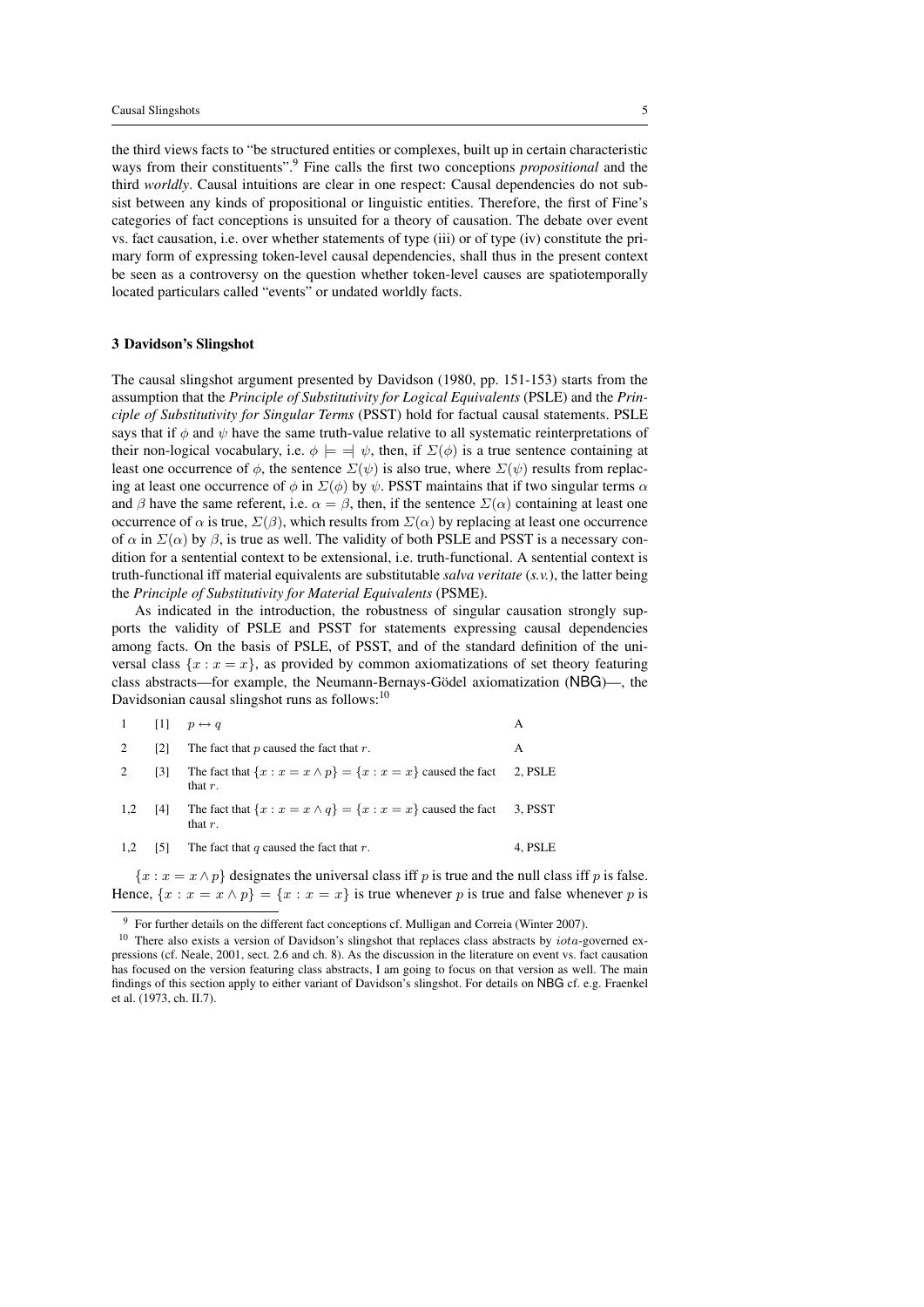false.  $\{x : x = x \wedge q\}$ , in turn, refers to the universal class iff q is true and to the null class iff q is false. Since p and q are materially equivalent (cf. line [1]),  $\{x : x = x \wedge q\}$  designates the universal class just in case  $\{x : x = x \wedge p\}$  does so too and the null class whenever  ${x : x = x \land p}$  refers to the null class as well. Thus,  ${x : x = x \land p}$  and  ${x : x = x \land q}$ are co-referring singular terms. Davidson's causal slingshot shows two things (which are not independent): First, if PSLE and PSST are accepted for factual causal contexts, not only logically, but also *materially* equivalent expressions are substitutable *s.v.* in such contexts, i.e. PSME holds as well. Accordingly, these statements are truth-functional. Second, any fact is just as much the cause of the fact that  $r$  as any other, no matter what the fact that  $r$  is. Obviously, both of these results are unacceptable.

The event camp, as already mentioned, has very much welcomed these consequences, and has used them to show that statements expressing token-level causation better not be expressed by means of factual causal statements as (iv) which are analyzed to be composed of a sentential connective concatenating fact reporting sentences. Slingshot arguments cannot be raised against event theories according to which singular causation must be expressed by statements of type (iii) that feature the predicate ". . . causes/d. . . " which relates singular terms referring to events. In this framework, causal statements that only differ with respect to co-referring singular terms can unproblematically be claimed to express the same causal dependency. Moreover, if definite descriptions are understood referentially, any expressions not only logically equivalent ones—may be substituted *s.v*. in definite descriptions as long as the latter continue to refer to the same events. The question as to the truth-functionality of eventive causal statements does not emerge in the first place. Slingshots are only aimed at theories that hold *statements* or *sentences* to state or by some means stand for extralinguistic entities.

By advancing causal slingshots, advocates of event causation intend to present their rivals of the fact causation camp with a dilemma: The latter either (A) have to subscribe to the truth-functionality of causal statements or (B) they have to reject the validity of PSLE or of PSST for causal statements which implies that their accounts cannot reproduce the robustness of singular causation. The majority of fact theorists agree that Davidson's slingshot is a valid argument, and, in consequence, acknowledge that a choice must be made between (A) and (B). As horn (A) of the dilemma would radically trivialize all accounts of fact causation, fact theorists that accept the validity of Davidson's argument all buy into horn (B). They hence reject the applicability of one or both of the inference principles to factual causal contexts.<sup>11</sup> Moreover, a number of fact theorists additionally attempt to back up that rejection with arguments intended to show that, even though inferences as (i) and (ii) prima facie seem to be informally valid, on close inspection at least one of them is not.<sup>12</sup> That is, they hold that, contrary to first appearances, causal dependencies indeed hinge on which among multiple logically equivalent expressions or co-referring singular terms are used to express them. These arguments, however, have not even among fact theorists lead to a consensus as to which inference principle is to be rejected nor have they convinced the event causation camp that singular causation is not robust after all.<sup>13</sup>

<sup>&</sup>lt;sup>11</sup> Cf. e.g. Anscombe (1969), Williamson (1976), Mellor (1991, 1995), Barwise and Perry (1996), Bennett (1988), Koons (2000).

<sup>12</sup> Cf. e.g. Anscombe (1969), Barwise and Perry (1996), Mellor (1995).

<sup>&</sup>lt;sup>13</sup> While Mellor (1991, 1995) rejects PSST and endorses PSLE for causal statements, Koons (2000, pp. 35-36) rejects PSLE and endorses PSST. Proponents of event causation that uphold the robustness of singular causation—or, rather, the *extensionality* of singular causation which is the analogue of robustness for eventive causal statements—are e.g. Levin (1976), Kistler (1999), or Schaffer (2005).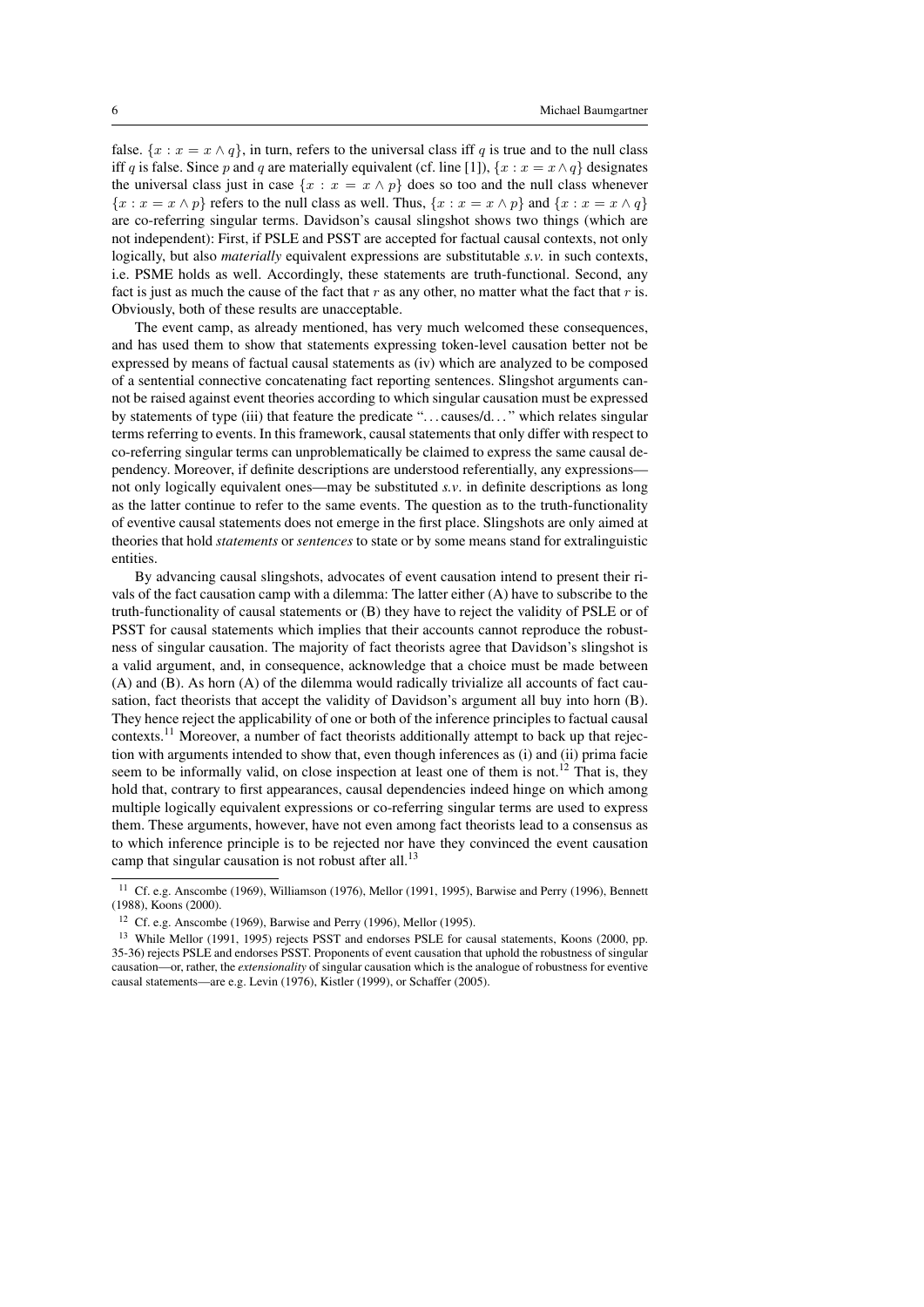In light of complications of this sort, a minority of fact theorists argue that both PSLE and PSST hold for singular causal statements but that these inference principles are not properly applied in Davidson's slingshot. Cummins and Gottlieb (1972), for instance, claim that, depending on whether classes are seen as objects to which reference can be made by use of class abstracts, either PSLE or PSST is fallaciously applied in Davidson's argument. On the one hand, if classes are not taken to be objects to which reference is made by class abstracts, class identity requires a contextual definition as given in (1).

$$
\{x : Fx\} = \{x : Gx\} =_{df} \forall x (Fx \leftrightarrow Gx)
$$
 (1)

Against the background of (1),  $\{x : x = x \wedge p\} = \{x : x = x\}$  in line [3] of the Davidsonian slingshot is not to be read in terms of an identity statement which relates co-referring singular terms and to which PSST could be applied. Rather,  $\{x : x = x \land p\} = \{x : x = x\}$ is a mere shorthand for  $\forall x(x = x \land p \leftrightarrow x = x)$  which does not speak about classes and to which PSST is inapplicable. On the other hand, if classes are understood as objects to which reference can be made by means of class abstracts, the application of PSLE in Davidson's slingshot is claimed to be erroneous by Cummins and Gottlieb. They hold that on the basis of a referential interpretation of class abstracts  $\{x : x = x \wedge p\} = \{x : x = x\}$  implies the existence of the universal class, whereas p has no such implications.<sup>14</sup> Thus p and  ${x : x = x \land p} = {x : x = x}$  are not logically equivalent, which renders the step from line [2] to line [3] fallacious. Cummins and Gottlieb conclude that on either interpretation of class abstracts, the Davidsonian slingshot is invalid.

Proponents of slingshots, however, are very clear about the fact that they draw on a referential interpretation of class abstracts. Davidson (1980, p. 153) explicitly treats class abstracts as singular terms. Or Church (1943, pp. 302-303), who advances an analogous slingshot, unmistakably indicates that his argument presupposes a symbolism according to which class abstracts are primitive symbols, i.e. non-eliminable by contextual definitions. The Davidsonian causal slingshot not only presupposes that PSLE and PSST hold for causal statements but, moreover, that class abstracts are referring symbols that are not contextually eliminated. This presupposition, which is for example satisfied in Bernays' (1958) set theory,<sup>15</sup> guarantees that line [3] indeed features singular terms referring to classes. The subsequent application of PSST to that line is therefore perfectly sound. Furthermore, the existence of the universal class is a theorem of the NBG axiomatization of set theory (cf. e.g. Fraenkel et al., 1973, pp. 123-124). Hence, contrary to Cummins and Gottlieb, as any statement p implies a theorem,  $\{x : x = x \land p\} = \{x : x = x\}$  and p are straightforwardly mutually derivable from each other and, thus, are logically equivalent. Relative to a suitable axiomatization of set theory the validity of Davidson's slingshot stands on solid ground.

Even though objections to the validity of the slingshot along the lines of Cummins and Gottlieb (1972) cannot be considered successful, they raise an important follow-up question. The slingshot is an essentially formal argument which—in case of Davidson's variant requires a set-theoretic formalism that meets very specific syntactic constraints. While there undoubtedly exist set theories that meet these constraints, it is, nonetheless, an open question whether such set-theoretic formalisms allow for an *adequate* formal reproduction of statements expressing worldly facts as are involved in singular causal statements. In order for Davidson's slingshot to have ramifications for theories of fact causation, the adequacy

<sup>&</sup>lt;sup>14</sup> Cummins and Gottlieb (1972) discuss a version of Davidson's slingshot that uses the null class instead of the universal class, but that difference is of no relevance for our purposes.

<sup>&</sup>lt;sup>15</sup> In contrast, e.g. Whitehead and Russell (1962) provide a contextual definition of class abstracts that allows for their elimination (cf. \*20.3).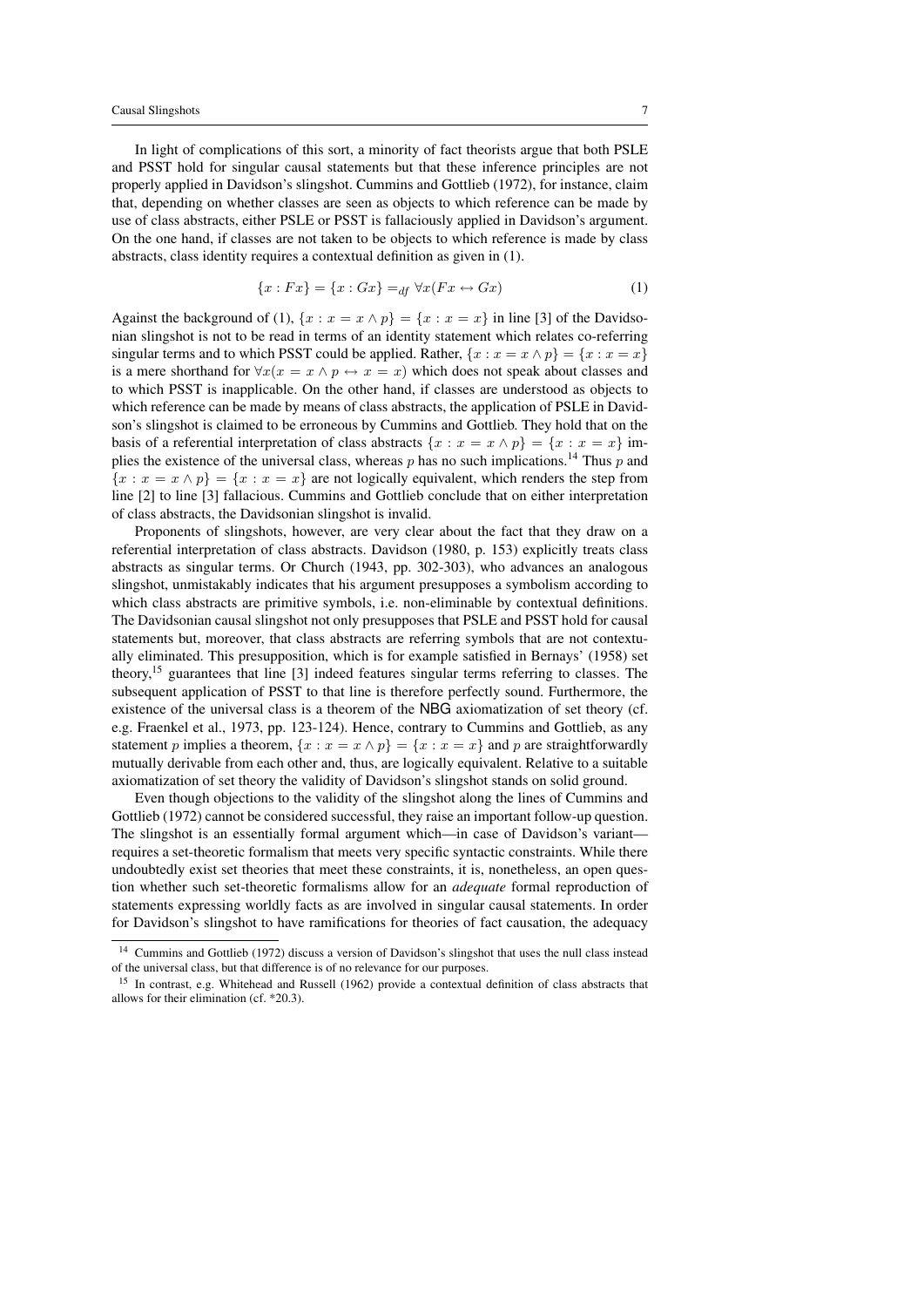of its formal apparatus must first be established. Unfortunately, though, proponents of the slingshot have generally taken that adequacy for granted without explicitly justifying it. That is, what is questionable is not whether class abstracts can be understood as primitive symbols or whether p and  $\{x : x = x \land p\} = \{x : x = x\}$  are logically equivalent relative to a suitable system of set theory, but whether factual causal contexts are adequately formally reproducible if the notions of class abstraction and logical equivalence are borrowed from a set theory that meets the constraints of the slingshot. While symbolisms drawing on NBG have proven to be very profitably applicable, for instance, to the formalization of statements of number theory, it is far from evident that they are also suited for reproducing statements about worldly facts. The remainder of this section is therefore going to investigate whether fact theorists can possibly reject the Davidsonian slingshot by casting doubts on the adequacy its formal apparatus. We shall find that there are indeed ways to do so.

To make things concrete, let us presume that the assumption in line [2] of the Davidsonian argument stands for the causal statement (iv). Accordingly, p represents:

 $(S_1)$  Brutus stabbed Caesar.

Then, an understanding of class abstracts as primitive terms yields that  $\{x : x = x \land p\}$  ${x : x = x}$  is to be read in terms of:<sup>16</sup>

 $(S<sub>2</sub>)$  The class such that its elements are identical to themselves and Brutus stabbed Caesar is identical to the class such that its elements are identical to themselves.

Advocates of Davidson's slingshot simply presuppose that p and  $\{x : x = x \land p\}$  ${x : x = x}$  are adequate formal representations of  $(S_1)$  and  $(S_2)$ , respectively. But are they really?

To answer this question we have to turn to accounts of adequate formalization, as e.g. developed by Sainsbury (2001), Brun (2004), or Baumgartner and Lampert (2008). Such studies provide a number of criteria for the adequacy of formalizations, but they do not agree on all of them. To one adequacy criterion, however, all available studies subscribe: An adequate formalization must be *correct*. Concisely put, correctness amounts to the following: The formalization  $\Phi$  of a statement A is correct iff whatever formally follows from  $\Phi$  informally follows from A, and whatever formally implies  $\Phi$  informally implies A. Correctness is necessary but not sufficient for the adequacy of formalizations. Formalization theories complement it with further criteria—to some of which we shall turn below. Correctness renders the adequacy of formalizations dependent on two notions: formal and informal inferential dependencies among formulae and statements, respectively. While formal dependence is to be understood relative to a given calculus, two statements are said to be informally dependent if one of them is judged to necessitate the truth or falsity of the other without recourse to any formal criterion of this necessitation. For example, while p and  $p \wedge q$  are formally dependent, "Cameron is a mother" and "Cameron is a woman" are informally dependent.

We have seen that the Davidsonian slingshot resorts to a formalism according to which p and  $\{x : x = x \wedge p\} = \{x : x = x\}$  are mutually derivable from each other. That is, in order for these formalizations to be correct,  $(S_1)$  and  $(S_2)$  must likewise informally follow from each other. If that is judged to be case, the formal means of Davidson's slingshot can be said to be correct and, thus, to satisfy a first necessary criterion of adequate formalization. In contrast, if (S<sub>1</sub>) and (S<sub>2</sub>) are not informally judged to be equivalent, p and  $\{x : x = x \land p\}$  ${x : x = x}$  directly turn out to violate correctness and, thus, to be inadequate. These considerations provide the fact theorist with two strategies to rebut the formal apparatus of

<sup>&</sup>lt;sup>16</sup> For details on how to recover colloquial statements from formalizations cf. Sainsbury (2001, pp. 64-67).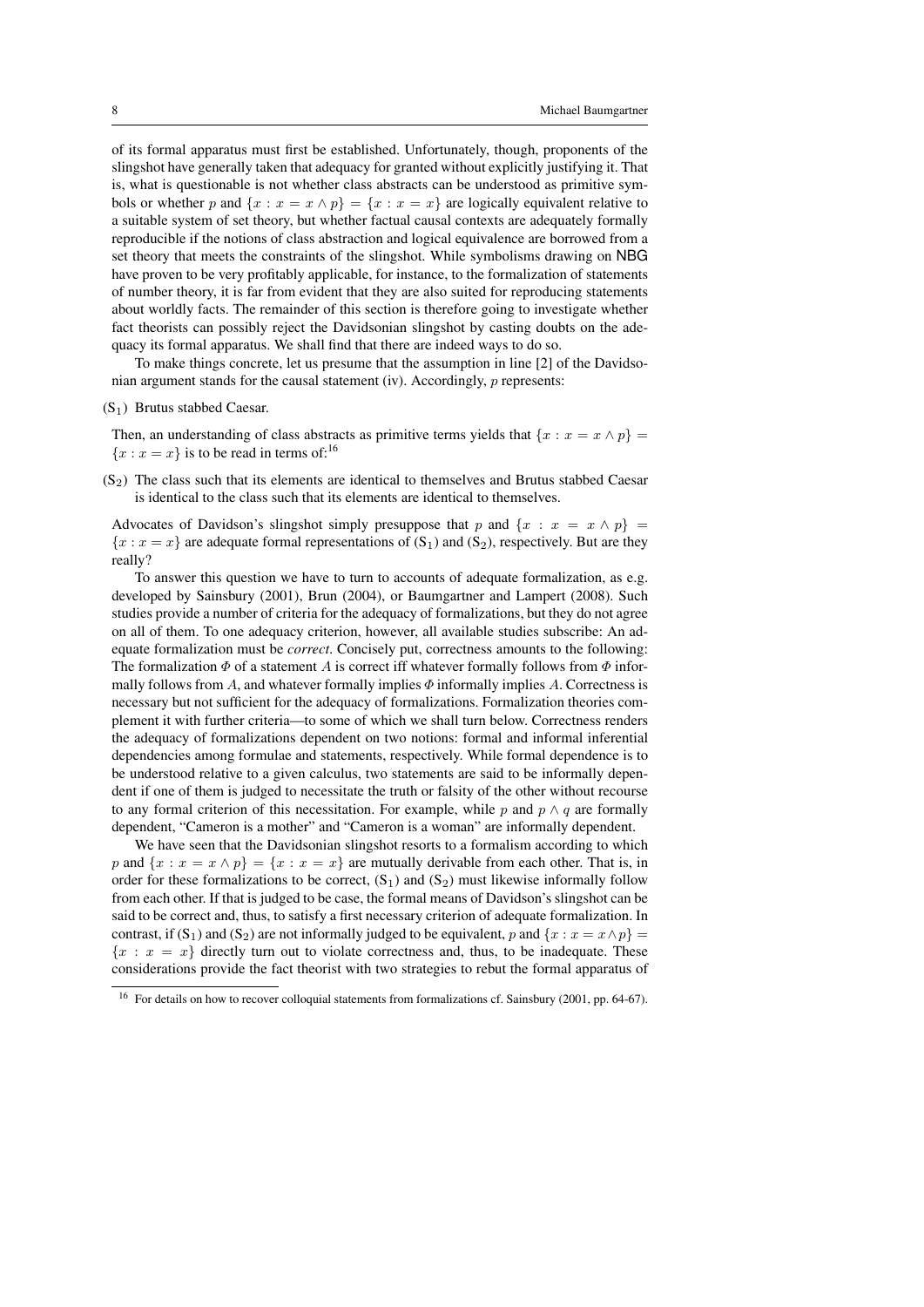Davidson's slingshot: (I) If he takes statements as  $(S_1)$  and  $(S_2)$  to be informally equivalent and, thus, p and  $\{x : x = x \wedge p\} = \{x : x = x\}$  to satisfy correctness, he must find a way to reject the adequacy of these formalizations based on further adequacy criteria; or (II) he shows that statements as  $(S_1)$  and  $(S_2)$  do not informally imply each other after all, which directly establishes that there is something fundamentally wrong with the formalizations implemented in the Davidsonian slingshot. Let us discuss the prospects of (I) and (II) in turn.

(I) If the truth of  $(S_2)$  is taken to depend only on the truth of  $(S_1)$  and vice versa,  $(S_1)$ and  $(S_2)$  are judged to be *informally equivalent*. That means the set theoretic supplement in  $(S_2)$  is vacuous and, therefore, irrelevant to the truth conditions of  $(S_2)$ .  $(S_2)$  states neither more nor less than  $(S_1)$ . Of course, countless further statements express the same proposition as  $(S_1)$  and  $(S_2)$  by simply concatenating "Brutus stabbed Caesar" with some vacuous sign sequence. Thus, the question emerges as to why of all the infinitely many formulae that are formally equivalent to p,  $\{x : x = x \land p\} = \{x : x = x\}$  should be the one that adequately captures  $(S_2)$ . Why should  $(S_2)$  not be formalized by any of the following formulae which are all just as correct for  $(S_1)$  and  $(S_2)$ —given that these statements are judged to be informally equivalent:  $p \wedge \forall xx = x$  or  $p \wedge (q \vee \neg q)$  or, simply, p?

Obviously, all of these alternative correct formalizations would block the step from line [3] to line [4]. That is, the fact theorist embarking on strategy (I) needs to establish that the proposition expressed by  $(S_2)$  is to be adequately formalized by p or by any formally equivalent expression other than  $\{x : x = x \land p\} = \{x : x = x\}$ . In return, the proponent of the Davidsonian slingshot has to show that an adequate formal representation of the proposition expressed by  $(S_2)$  in effect requires its vacuous set theoretic surplus to be formally captured in just the way it is captured in Davidson's argument. As correctness is only necessary but not sufficient for adequate formalization, we have to look at further adequacy criteria in order to determine which side can hope to successfully argue its case.

As indicated above, however, the formalization literature has not yet reached a consensus as to further criteria. This is particularly unfortunate for our current purposes, for, as we shall see below, the adequacy of Davidson's formalizations in the end crucially hinges on which additional criteria are chosen to complement correctness. One such additional criterion is Quine's famous *maxim of shallow analysis*: "expose no more logical structure than seems useful for the deduction or other inquiry at hand".<sup>17</sup> Formally put, the maxim states that in addition to satisfying correctness adequate formalizations  $\Phi_1, \Phi_2, \dots \Phi_n$  of statements  $A_1, A_2, \ldots, A_n$  must formally reproduce the informal dependencies among  $A_1, A_2, \ldots, A_n$ but no more. Most importantly, the maxim of shallow analysis requires adequate formalizations to be minimal to the effect that they do not feature vacuous parts that are of no relevance to the truth conditions of pertaining formulae. For instance, the validity of an argument as

(v) Socrates is wise. Wisdom is a virtue. Therefore, Socrates is virtuous.

can be formally captured by merely drawing on first-order logic as done in (2). No recourse to set theoretic formalisms is called for.

$$
Fa, \forall x (Fx \rightarrow Gx) \vdash Ga
$$
  

$$
F : \dots \text{is wise}; G : \dots \text{is virtuous}; a : Socrates.
$$
 (2)

<sup>17</sup> Cf. Quine (1960, p. 160) or Haack (1978, p. 243) or Brun (2004, p. 322).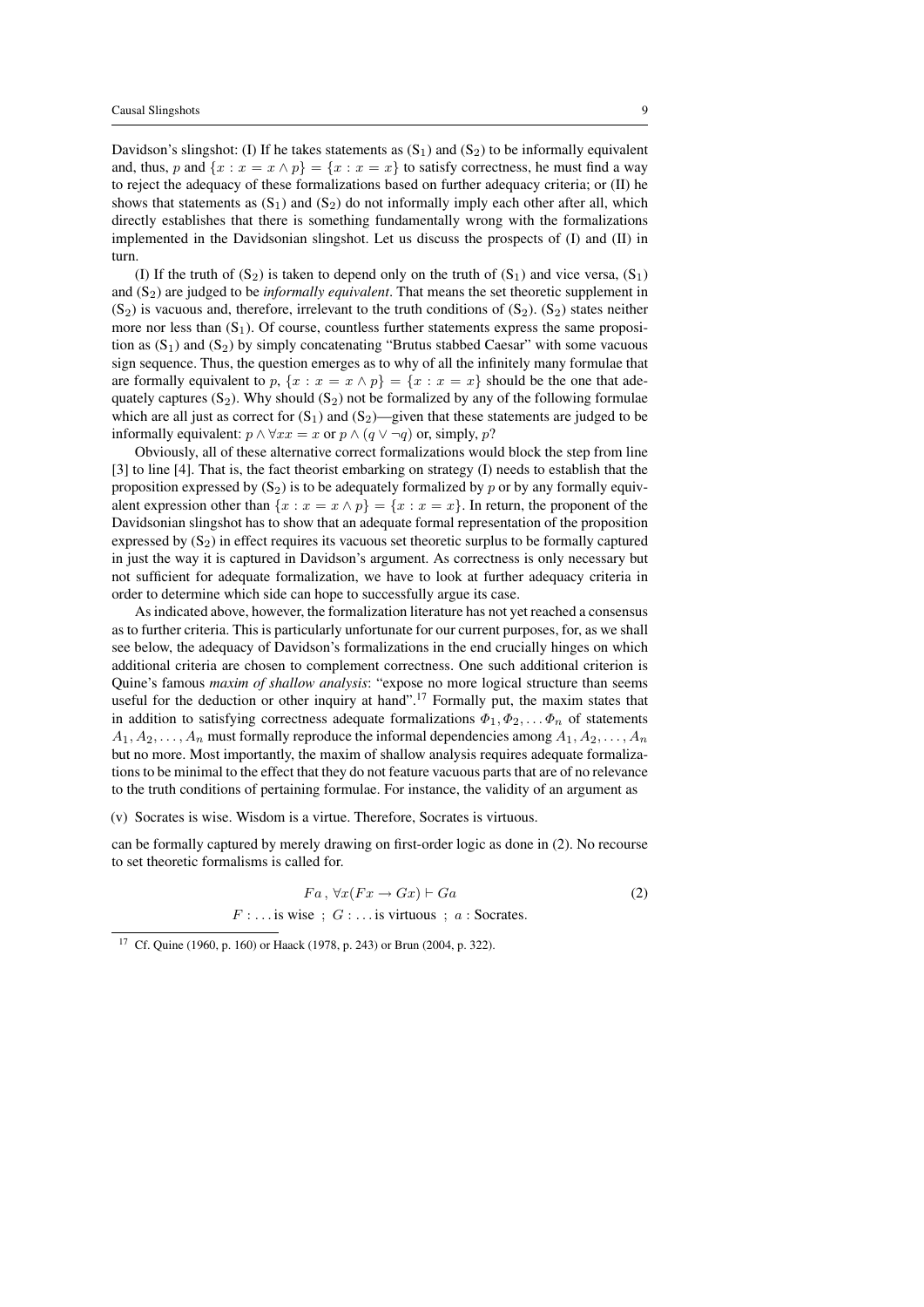In particular, the maxim of shallow analysis identifies all correct formalizations of (v) as inadequate that involve superfluous elements as the following:

$$
Fa \wedge (p \vee \neg p), \forall x (Fx \wedge x = x \rightarrow Gx) \vdash Ga \tag{3}
$$

$$
\{x : x = x \land (Fa \lor (p \land \neg p))\} = \{x : x = x\}, \forall x (Fx \rightarrow Gx) \vdash Ga \tag{4}
$$

Let us, hence, apply the maxim of shallow analysis to Davidson's slingshot. In order to determine whether p and  $\{x : x = x \land p\} = \{x : x = x\}$  are not only correct for  $(S_1)$  and  $(S<sub>2</sub>)$  but moreover shallow, the purposes these formalizations are supposed to serve in the slingshot must be clarified. If p and  $\{x : x = x \wedge p\} = \{x : x = x\}$  are interpreted in terms of  $(S_1)$  and  $(S_2)$  and r is taken to stand for "Caesar died", lines [2] and [3] of Davidson's slingshot read as follows:

- $(S_{[2]})$  The fact that Brutus stabbed Caesar caused the fact that Caesar died.
- $(S<sub>[3]</sub>)$  The fact that the class such that its elements are identical to themselves and Brutus stabbed Caesar is identical to the class such that its elements are identical to themselves caused the fact that Caesar died.

The purpose of the transition from line [2] to line [3] is to show that  $(S_{[2]})$  implies  $(S_{[3]})$ , or differently, to show that, if  $(S_1)$  states a cause of Caesar's death, so does  $(S_2)$ . If  $(S_1)$  and (S<sub>2</sub>) are informally judged to be equivalent, the vacuous set theoretic surplus in  $\{x : x =$  $x \wedge p$  = { $x : x = x$ } contributes nothing whatsoever to achieve this goal. Therefore, that formalization can be directly claimed to violate the maxim of shallow analysis. Moreover, the slingshot demonstrates that if this redundant logical structure is introduced into a factual causal context, as is done on line [3], a consequence is rendered formally derivable that does not informally follow from the verbalizations of lines [1] and [2]. "Brutus stabbed Caesar if and only if the Titanic sank" and "The fact that Brutus stabbed Caesar caused the fact that Caesar died" do not informally imply "The fact that the Titanic sank caused the fact that Caesar died"—as the first two statements are true, while the third is false. Accordingly, it can be argued that to adequately formally reproduce the informal (in)dependencies among statements featuring factual causal contexts, these contexts must be formalized shallowly. Against the background of Quine's maxim, the grammatical surface of  $(S_2)$  is radically misleading as to its logical form:  $(S_2)$  is adequately formalized by p. The friend of fact causation can thus reject the adequacy of the formal means employed in the Davidsonian slingshot by drawing on a maxim of adequate formalization promoted by Quine who, ironically, is one of the most eager defenders of slingshot arguments.

However, the adequacy of formalizations does not necessarily have to be assessed by drawing on the maxim of shallow analysis. There are other criteria available in the literature which could be argued to be preferable. Instead of requiring adequate formalizations to be shallow, correctness can be complemented by so-called *surface maxims*, which, roughly, stipulate that adequate formalizations must be maximally similar to the syntactic and grammatical surface of formalized statements.<sup>18</sup> Even though the grammatical surface of natural language is often misleading as to underlying logical forms, $19$  surface maxims determine that of all correct formalizations that one is adequate which adheres most closely to that surface. We have already seen that if  $(S_1)$  and  $(S_2)$  are judged to be informally equivalent, both p and  $\{x : x = x \wedge p\} = \{x : x = x\}$  are correct. Clearly, if p is taken to represent "Brutus stabbed Caesar", p is maximally similar to  $(S_1)$  and  $\{x : x = x \land p\} = \{x : x = x\}$ 

<sup>18</sup> Cf. e.g. Brun (2004, ch. 12) or Baumgartner and Lampert (2008).

<sup>19</sup> For details on the frequently cited *misleading form thesis* cf. e.g. Brun (2004, ch. 7.1).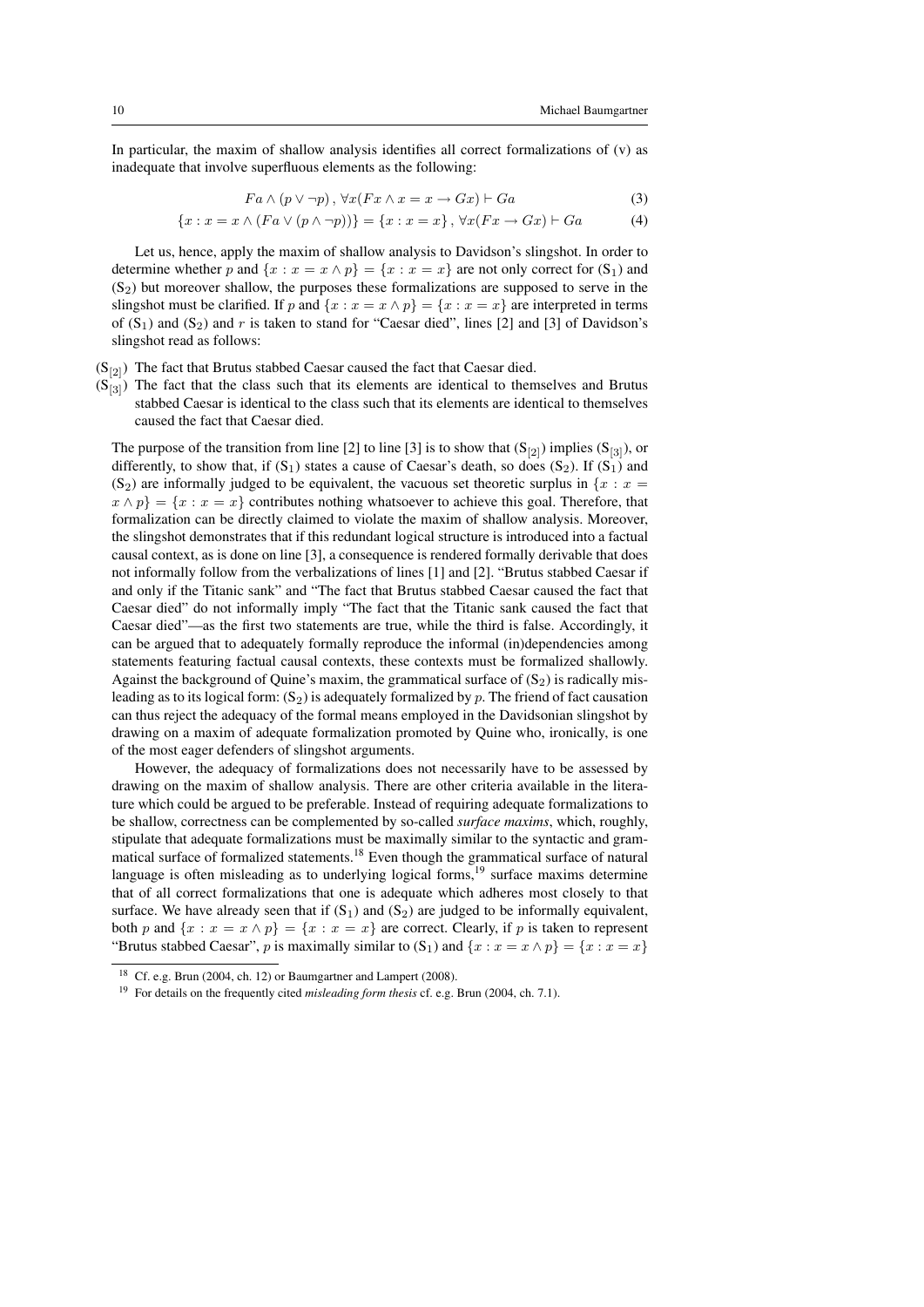is maximally similar to  $(S_2)$ . That is, the proponent of the slingshot can advance surface maxims to justify the adequacy of its formal means.

The maxim of shallow analysis and surface maxims apparently identify different formalizations as adequate. Correspondingly, not both of these incompatible criteria can be chosen to complement correctness. They represent different basic approaches to formalization. Whoever requires adequate formalizations to be shallow sees the core function of formalizing a statement in rendering its truth conditions (or inferential context) maximally transparent. Against this background, all features of a statement that are not relevant to its truth conditions, as vacuous components, should be left out of formal reproductions because they unnecessarily disguise truth conditions. In contrast, if surface similarity is demanded of formalizations, transparency with respect to the natural language syntax of formalized statements is given preference over transparency with respect to truth conditions.

If the fact theorist rejects the slingshot on grounds of the maxim of shallow analysis and the event theorist endorses the slingshot on grounds of surface maxims, the debate over fact and event theories of causation turns into a debate as to what is the proper theory of adequate formalization. The central question now becomes: Is transparency with respect to truth conditions more important than surface similarity or is it the other way around? It is far from clear what the answer to this question is going to be or whether there is even going to be a definite answer. In any case, what is of greatest importance to the fact theorist is that there is an account of adequate formalization—one professed by an important supporter of slingshots—that casts justified doubts on the adequacy of the formalizations resorted to in a Davidsonian slingshot. As long as there is no decisive argument substantiating that the vacuous surplus in  $(S_2)$  is to be formally represented by drawing on a set theoretic formalism featuring primitive class abstracts, the Davidsonian slingshot can rightly be claimed to have the air of a formal gimmick that cannot be seen to press the fact theorist into any kind of dilemma.

(II) There is another way to refute Davidson's slingshot by casting doubts on the adequacy of resorted to formalizations. Contrary to what has been said above, it could be held that statements as  $(S_1)$  and  $(S_2)$  are *not* informally equivalent after all. Then, every formalization of  $(S_1)$  and  $(S_2)$  by formally equivalent expressions can be rejected on grounds of being incorrect and, therefore, inadequate. How could the informal nonequivalence of  $(S_1)$ and  $(S_2)$  be substantiated? By predicating a property of an object (or, more specifically, a person)  $(S_1)$  unquestionably states a worldly fact. In contrast,  $(S_2)$  is a statement about the alleged identity of two classes. In accordance with e.g. Wittgenstein, it could be claimed that identity can, at best, be meaningfully predicated of co-referring singular terms, in which case identity statements are to be read as rules that allow for the mutual substitution of the two terms connected by "=" (cf. Wittgenstein, 1995, §§4.241-4.243, 6.23). Thus, with recourse to Wittgenstein the fact theorist could back up his rejection of the informal equivalence of  $(S_1)$  and  $(S_2)$  somehow along the following lines:  $(S_1)$  states a worldly fact, whereas  $(S_2)$  is a rule that allows for the substitution of the expressions on both sides of the identity predicate. In consequence, it does not state a worldly fact, and hence cannot be claimed to be informally equivalent to  $(S_1)$ .

The proponent of the slingshot will of course endorse the informal equivalence of statements as  $(S_1)$  and  $(S_2)$ , for instance, by denying that  $(S_2)$  is a statement expressing the substitutability of two terms, for no terms are even mentioned in  $(S_2)$ . Moreover, even if  $(S<sub>2</sub>)$  could be seen as a statement about two singular terms, the proponent of the slingshot could ask for some additional argument as to why the latter alleged feature of  $(S_2)$  should foreclose the informal equivalence of  $(S_1)$  and  $(S_2)$ . All that is needed for informal equivalence is that the two statements have coinciding truth conditions, and this seems to be the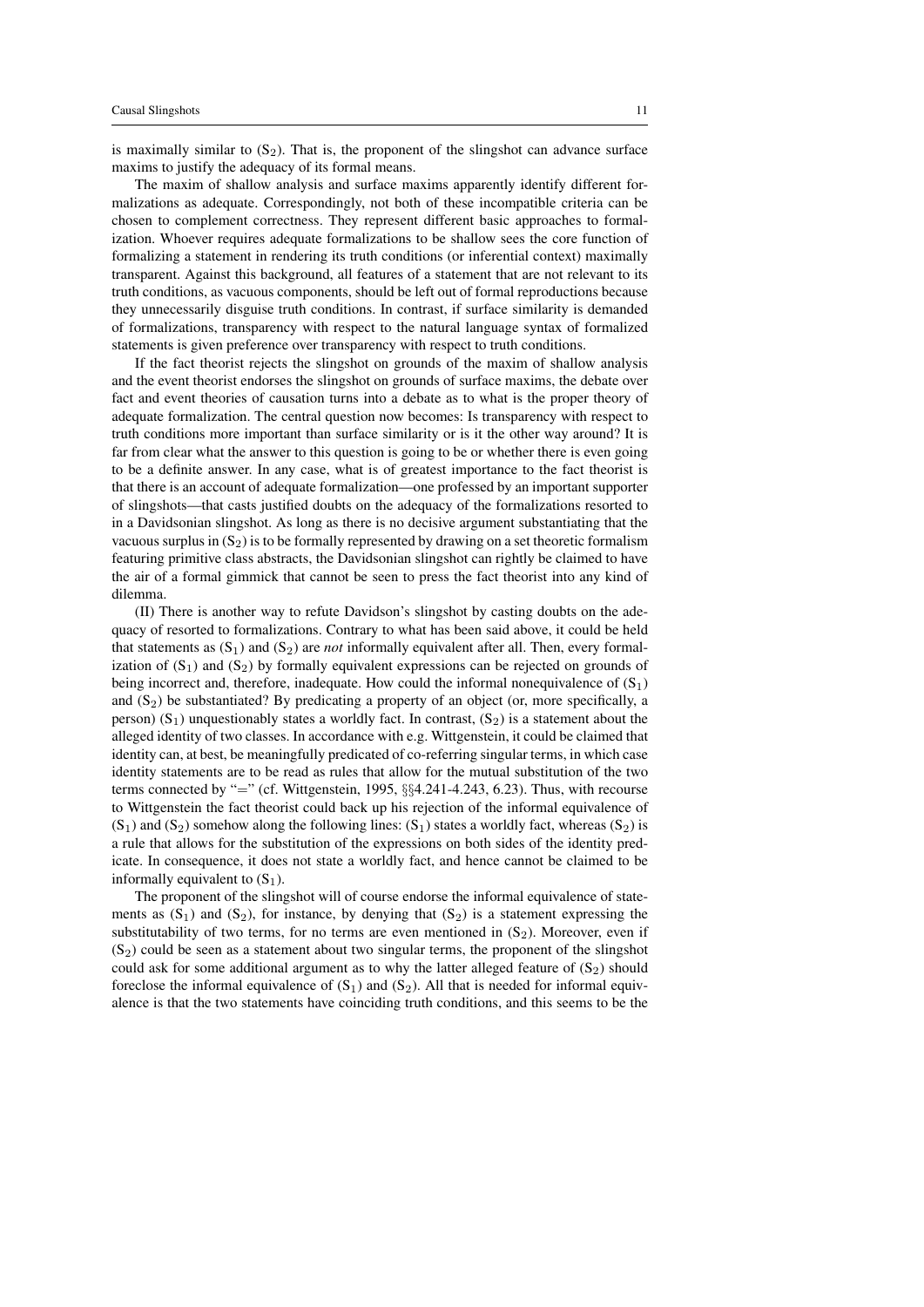case for  $(S_1)$  and  $(S_2)$ , regardless of the fact that  $(S_2)$  might be taken to be a statement about singular terms while  $(S_1)$  speaks about Brutus.  $(S_1)$  and  $(S_2)$  are both true iff Brutus stabbed Caesar.

Questions concerning informal equivalencies cannot conclusively be decided argumentatively. Answers to such questions essentially hinge on different readings of natural language statements which normally are ambiguous enough to allow for a host of different readings. This means that using strategy (II) to render Davidson's slingshot dubious, in the end, brings about another argumentative standoff, just as does strategy (I). Essentially, however, that is all the fact theorist aiming to avoid the slingshot dilemma needs. The adequacy of the formal means employed in Davidson's slingshot depends on what account of adequate formalization is adopted and on what informal dependencies are taken to subsist among pertaining statements. Neither of these questions is easily determinately answered. After all, the fact theorist can either give preference to the maxim of shallow analysis when it comes to assessing the adequacy of formalizations or he can deny the informal equivalence of  $(S_1)$  and  $(S_2)$ . The proponent of the slingshot can reject both of these strategies to refute the slingshot, yet such rejections do not stand on firm theoretical ground that would be independent of the question as to how the conclusiveness of the slingshot is evaluated. Put differently, whoever takes the formal apparatus used in the Davidsonian slingshot to be unproblematic evaluates the adequacy of correct formalizations by drawing on surface maxims and takes  $(S_1)$  and  $(S<sub>2</sub>)$  to be informally equivalent. Whoever sees the Davidsonian slingshot as a formal gimmick that falls short of revealing anything interesting about causal statements professes an account of adequate formalization that endorses the maxim of shallow analysis or denies the informal equivalence of  $(S_1)$  and  $(S_2)$ . The whole debate between fact and event theorists then ends in a question-begging stalemate. Contrary to the proponent of the slingshot, the fact theorist, of course, will not hesitate to welcome that standoff, for an argumentative standoff does not have a lot of power in forcing him into having to choose between (A) and (B). Pending a compelling resolution of the standoff, the fact theorist can just refuse to conclude anything from the Davidsonian slingshot.

Irrespective of how this stalemate is ultimately resolved, this section has shown that the validity of the Davidsonian slingshot essentially hinges on the exact syntactic form in which a vacuous surplus added to an informative statement is formally expressed. This finding alone suffices to give the Davidsonian slingshot the air of a formal gimmick. That the ontology of causation should, in the end, be determined by the logical form given to a vacuous supplement added to a fact reporting statement seems doubtful, to say the least.

#### 4 Gödel's Slingshot

Rejecting the Davidsonian slingshot either on route (I) or (II) does not yet guarantee that the advocate of fact causation can successfully avoid the slingshot dilemma. In (1995) and (2001) Neale has recalled attention to an often neglected slingshot argument that is due to Gödel (1944) and that is not as easily rejectable for being a formal gimmick. In fact, we shall see in this section that if subject-predicate statements are taken to be descriptively analyzable, the formal apparatus of Gödel's slingshot stands on solid ground. Moreover, if descriptive analyzability is dismissed (cf. e.g. Strawson, 1950), one of the inference principles of Gödel's argument turns out to be invalid, which prohibits a corresponding account of fact causation from adequately capturing the robustness of singular causation. That is, while it is possible to both cast doubts on the formalizations of Davidson's argument and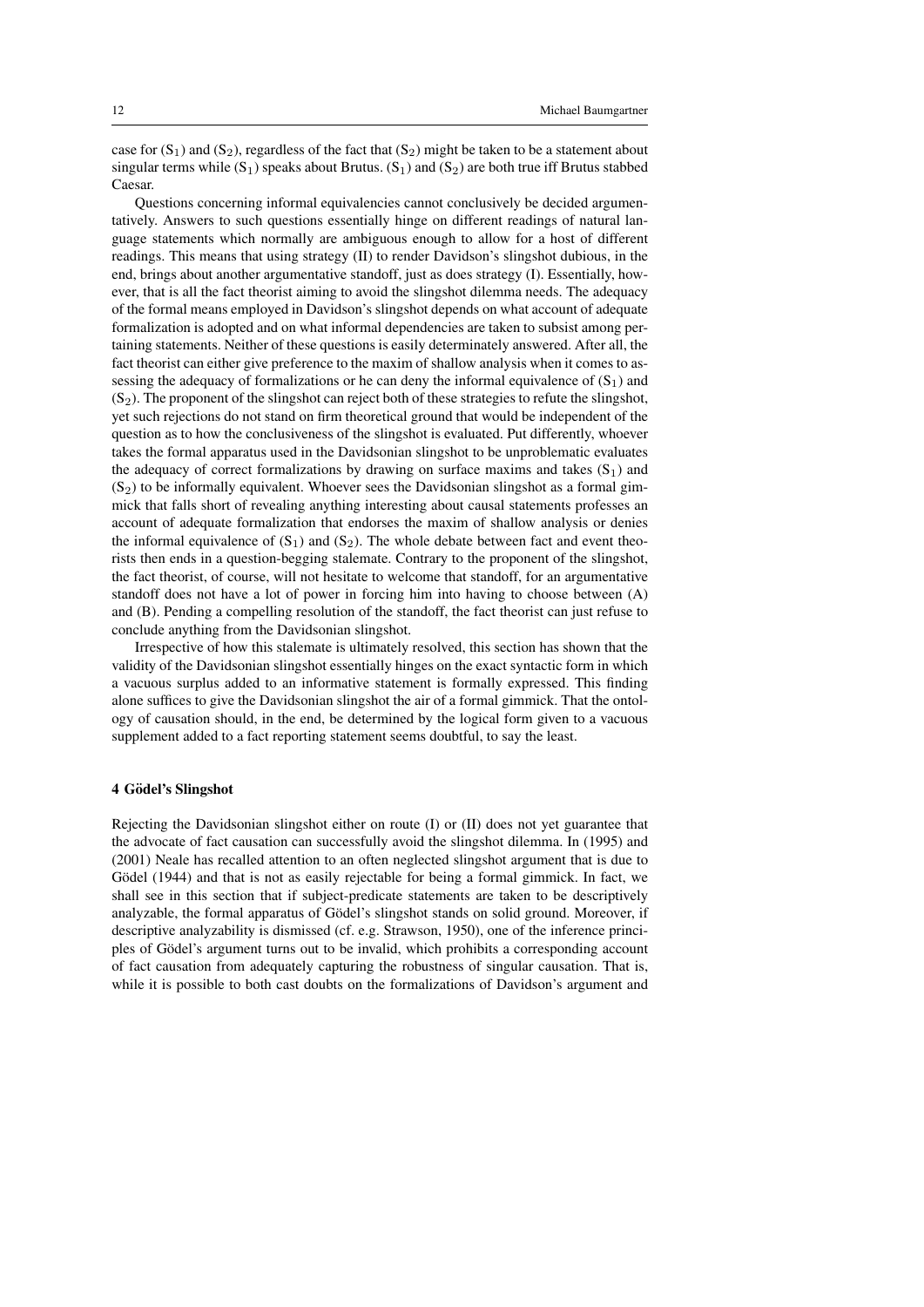avoid the slingshot dilemma, challenging the formal apparatus of Gödel's slingshot pushes the fact theorist into horn (B) of that dilemma.

As is well known, a descriptive analysis of subject-predicate statements allows for rephrasing statements like Fa in terms of "a is the x such that  $x = a$  and Fx", or, more colloquially, in terms of "a is the thing which is  $F$ ". Both relative to a Russellian quantificational understanding of definite descriptions and  $iota$ -expressions, respectively, and relative to a suitable referential interpretation, expressions of type (5) and (6) are logically equivalent (cf. Neale, 2001, chs. 9, 10).

$$
Fa \tag{5}
$$

$$
a = \iota x (x = a \wedge Fx) \tag{6}
$$

Gödel's slingshot then replaces PSLE by a more restricted substitution rule that no longer allows for a substitution *s.v.* of any logical equivalents within factual contexts, but only of logical equivalents as (5) and (6), which Neale accordingly dubs *Godelian equiv- ¨ alents*. Gödel (1944, p. 129) says that (5) and (6) "mean the same thing". Moreover, other than, say,  $\{x : x = x \wedge Fa\} = \{x : x = x\}$ , which is logically equivalent to (5) as well, (6) does not express a vacuous surplus that is irrelevant to its truth conditions. (6), just like (5), does not speak about anything else than the particular  $a$ , and it says nothing over and above  $a$  being F. Hence, (5) and (6)—even against the background of Leibnizian identity criteria for facts—state the same fact, provided, of course, that one of them states a fact. Even if logical equivalents might not generally be substitutable in factual contexts, expressions of type  $(5)$  and  $(6)$  are assumed to be thus substitutable by Gödel. Neale labels this substitution rule  $\alpha$ -CONVERSION and abbreviates it by  $\alpha$ -CONV. Furthermore, Gödel's argument presupposes the substitutability of definite descriptions and names referring to the same particular. That is, whenever for any two definite descriptions  $\alpha \phi$  and  $\alpha \psi$ :  $\alpha \phi = \alpha \psi$ , then,  $\alpha \phi$  and  $\alpha \psi$ are substitutable *s.v.* in factual contexts. Likewise, whenever for any definite description  $\alpha x \phi$ and any name  $\alpha$ :  $n\phi = \alpha$ , then,  $n\phi$  and  $\alpha$  are substitutable *s.v.* Neale refers to this rule as  $\gamma$ -SUBSTITUTION, or  $\gamma$ -SUBS for short.

Given *1*-CONV and *1*-SUBS, the Gödelian type slingshot—as reconstructed by Neale runs as follows:<sup>20</sup>

| 1              | [1]               | Fa                                                                          | А                        |
|----------------|-------------------|-----------------------------------------------------------------------------|--------------------------|
| $\overline{2}$ | $\lceil 2 \rceil$ | $a \neq b$                                                                  | A                        |
| 3              | [3]               | Gb                                                                          | A                        |
| -1             | [4]               | $a = \iota x(x = a \wedge Fx)$                                              | $1,7$ -CONV              |
| $\overline{c}$ | $\lceil 5 \rceil$ | $a = \iota x(x = a \land x \neq b)$                                         | $2, \gamma$ -CONV        |
| $\overline{2}$ | [6]               | $b = \iota x(x = b \land x \neq a)$                                         | $2, \gamma$ -CONV        |
| 3              | [7]               | $b = \iota x(x = b \wedge Gx)$                                              | $3, \gamma$ -CONV        |
| 1,2            | [8]               | $\eta x(x = a \wedge Fx) = \eta x(x = a \wedge x \neq b)$                   | 4,5, $\frac{1}{2}$ -SUBS |
| 2,3            | [9]               | $\eta x(x=b\wedge Gx)=\eta x(x=b\wedge x\neq a)$                            | $6.7.7$ -SUBS            |
| 10             | [10]              | The fact that $Fa$ caused the fact that $p$ .                               | A                        |
| 10             | [11]              | The fact that $a = \iota x(x = a \wedge Fx)$ caused the fact that p.        | $10, \gamma$ -CONV       |
| 1,2,10         | [12]              | The fact that $a = \alpha x(x = a \wedge x \neq b)$ caused the fact that p. | $11,8,7-SUBS$            |
| 1,2,10         | [13]              | The fact that $a \neq b$ caused the fact that p.                            | $12, \gamma$ -CONV       |
| 1,2,10         | [14]              | The fact that $b = \alpha x(x = b \land x \neq a)$ caused the fact that p.  | 13, <i>1</i> -CONV       |

 $20$  Cf. Neale (2001, pp. 183-184). In its original form the Gödelian slingshot is not tailored to the causal connective. For the present inquiry, though, nothing more is of interest.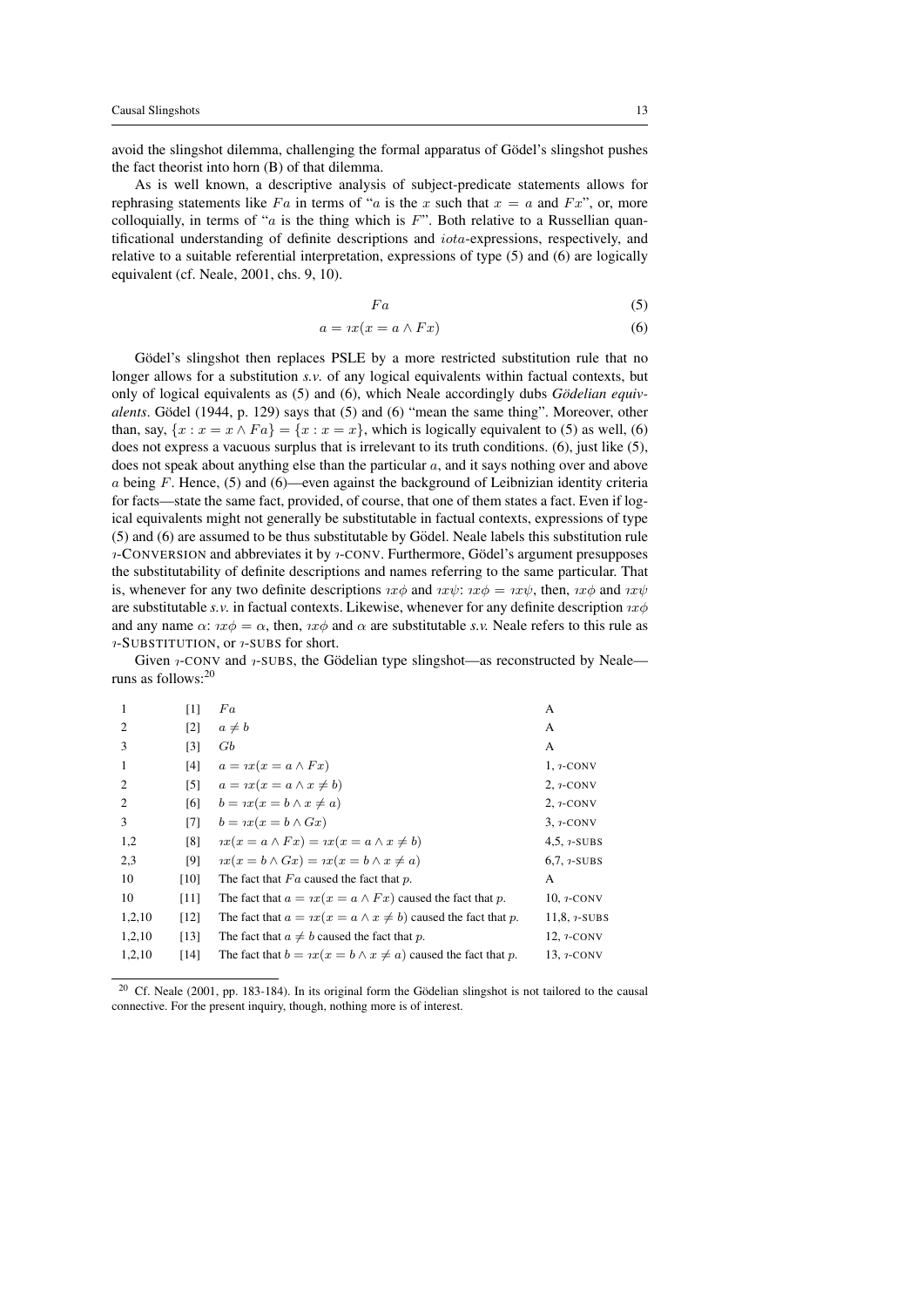| 1,2,3,10 | [15] | The fact that $b = \iota x(x = b \wedge Gx)$ caused the fact that p. | 14.9. $7-SUBS$ |
|----------|------|----------------------------------------------------------------------|----------------|
| 1,2,3,10 | [16] | The fact that $Gb$ caused the fact that $p$ .                        | 15. $i$ -CONV  |

The consequences of the Gödelian slingshot essentially coincide with what follows from Davidson's argument. Provided that *1*-CONV and *1*-SUBS are valid for factual contexts as the one of line [10], it follows that PSME is valid for such contexts, and thus that the latter are truth-functional, moreover, that any fact caused any other fact.

Prima facie, it might be thought that the same resorts are open to the advocate of fact causation as in case of Davidson's slingshot: Either he accepts the validity of Gödel's argument and, in consequence, chooses horn (B) of the slingshot dilemma by rejecting the applicability of one of  $\alpha$ -CONV and  $\alpha$ -SUBS to factual causal statements, or he discards the formal apparatus of the argument for reasons of inadequacy and thereby avoids the slingshot dilemma. Yet, whereas in case of Davidson's slingshot the questions as to the adequacy of the formal apparatus, on the one hand, and to the applicability of PSLE and PSST to factual causal contexts, on the other, can be separated, the two questions are closely intertwined in case of Gödel's argument. The latter crucially presupposes a descriptive analyzability of subject-predicate statements. Accepting this presupposition amounts to both endorsing the adequacy of the formalizations implemented in the Gödelian slingshot and to endorsing the applicability of *i*-CONV to subject-predicate statements.

Whoever subscribes to a descriptive analyzability of subject-predicate statements claims that the following statements are informally equivalent:

- (S5) Brutus stabbed Caesar.
- $(S<sub>6</sub>)$  Brutus is the one who stabbed Caesar.

Of course, these informal equivalencies can be rejected.<sup>21</sup> However, Russell's descriptive analysis of subject-predicate statements, for instance, has proven very valuable as regards empty predications or true negative existential statements. Moreover, by denying that statements of type  $(S_5)$  and  $(S_6)$  are informally equivalent one also denies that the two statements express identical facts. Claiming that  $(S_5)$  and  $(S_6)$  do not state the same fact has consequences for factual causal statements that are far more problematic than claiming that  $(S_1)$ and  $(S_2)$  are not informally equivalent. Since a statement expressing class identity as  $(S_2)$ does not appear to state a cause at all, it indeed is questionable that  $(S_1)$  and  $(S_2)$  state the same cause of Caesar's death. In contrast, if one of  $(S_5)$  and  $(S_6)$  states a cause of Caesar's death, the other expresses the same cause of that effect. That means by denying the informal equivalence of  $(S_5)$  and  $(S_6)$  the fact theorist's account of singular causation can no longer reproduce the robustness of singular causation.

If, in view of this problem, the fact theorist does not contest the informal equivalence of  $(S<sub>5</sub>)$  and  $(S<sub>6</sub>)$ , it follows that the equivalent formalizations (5) and (6) are correct. Furthermore, neither (5) nor (6) features a vacuous surplus that would have to be eliminated in order to meet the maxim of shallow analysis. On the contrary, to somebody professing a descriptive analysis of subject-predicate statements an expression as (6) renders the logical form of such statements more transparent than a formula as (5). (6) might thus even be claimed to be preferable over (5). Moreover, it is plain that (5) and (6) each are maximally similar to the syntactical surface of  $(S_5)$  and  $(S_6)$ , respectively. Thus, given that, in light of the robustness of singular causation, one accepts the descriptive analyzability of subject-predicate statements in causal contexts, the formal apparatus of Gödel's argument is perfectly adequate. In

<sup>21</sup> Cf. Strawson (1950). For a detailed discussion of the Russell-Strawson debate concerning the proper logical analysis of subject-predicate statements cf. Baumgartner (forthcoming).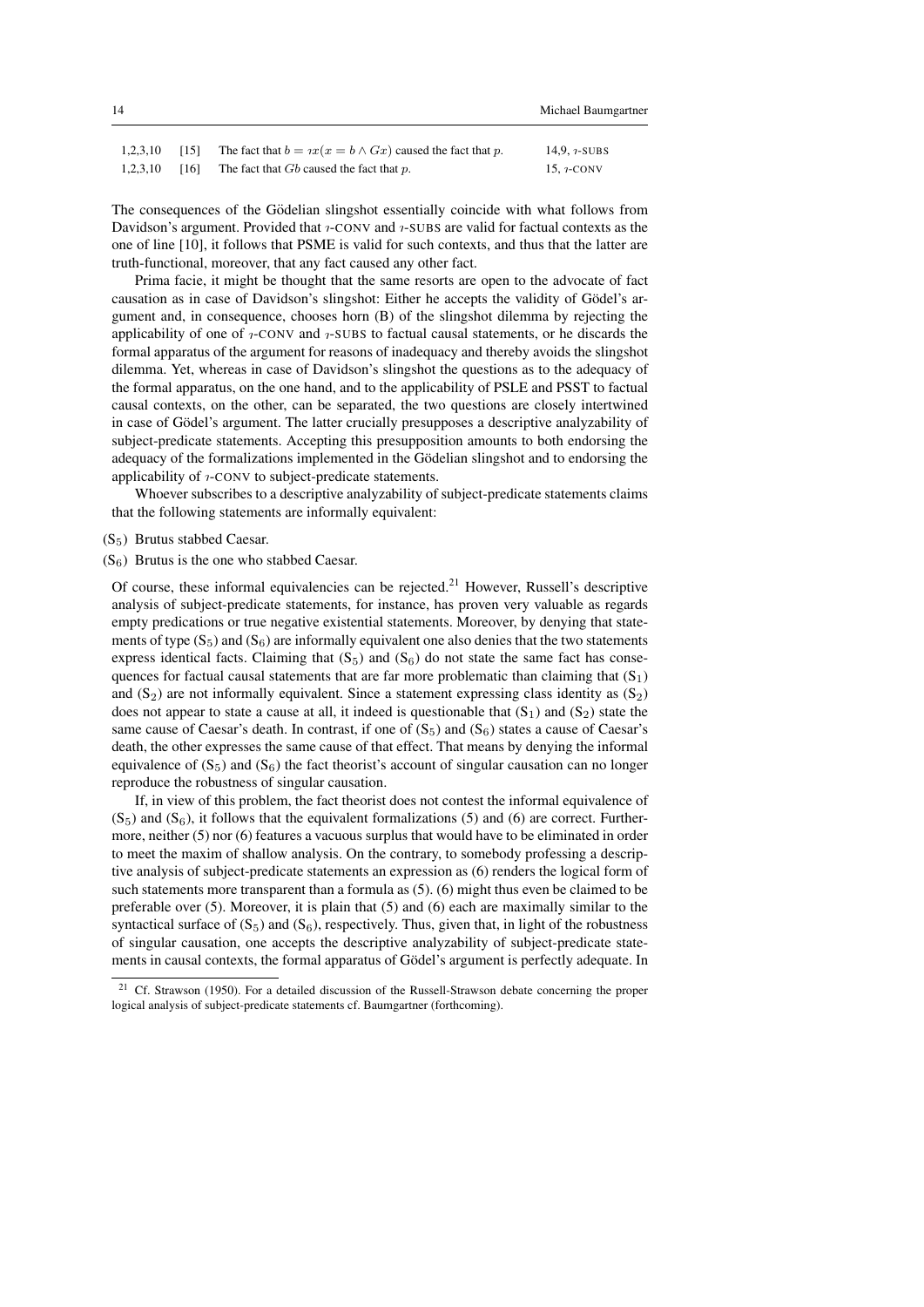addition, endorsing the overall descriptive analyzability of subject-predicate statements in factual contexts amounts to endorsing the validity of  $\imath$ -CONV for such contexts.  $\imath$ -CONV is nothing but a formal expression of the descriptive analyzability of subject-predicate statements. All in all thus, the adequacy of the formalizations resorted to in Gödel's slingshot and the validity of *η*-CONV stand and fall together. While the fact theorist can rebut Davidson's slingshot and, at the same time, avoid the slingshot dilemma by casting doubts on the formal apparatus resorted to in that argument, there is no such innocuous way around Gödel's slingshot. Challenging the formal apparatus of Gödel's slingshot amounts to challenging one of its inference principles which, in turn, amounts to conceding that causing and caused facts can be multiplied by descriptively rephrasing corresponding fact reporting statements.

The representative of fact causation not willing to dismiss the descriptive rephrasability of subject-predicate statements and, hence, the validity of *γ*-CONV can only avoid having to concede that, on his account, any fact causes any other fact, if he denies the validity of *1*-SUBS for factual contexts. And indeed, such a rejection of *1*-SUBS receives weighty support from Russell. According to Russell's theory of descriptions, definite descriptions are 'incomplete symbols' that do not refer to anything. Hence, questions as to the co-reference of definite descriptions do not arise in the first place.<sup>22</sup> Definite descriptions never occur in isolation, but only in broader sentential contexts, where, according to Russell, they get a quantificational and *not* a referential interpretation. In order to illustrate Russell's point consider the following expressions:

$$
Fa \tag{7}
$$

$$
F\iota x(x=a) \tag{8}
$$

$$
\exists x (x = a \land \forall y (y = a \to y = x) \land Fx) \tag{9}
$$

$$
\exists x (Ax \land \forall y (Ay \to y = x) \land Fx) \tag{10}
$$

While (7) is a subject-predicate statement that predicates of the particular  $\alpha$  that it is  $F$ , (8) does not speak of a specific particular, but is an existentially quantified statement to be understood in terms of (9). In (9) the name a only occurs in the context "=  $a$ " from which, as Russell suggests in Russell (1937/1992, p. 152), it can be straightforwardly eliminated by expressing " $= a$ " by means of an ordinary unary predicate A that only applies to one object,  $viz. a. Thus, (9) can be spelled out in terms of  $(10)$ .$ 

Carried over to the factual context at hand, despite their indubitable close connection, (7) and (8), following Russell, do not state the same fact, for in Russell's terminology (7) expresses a *particular fact*, whereas (8) states a *general fact* (cf. Russell, 1977, pp. 183-184, 234-235). That means if the friend of fact causation, on a par with Russell, treats definite descriptions as non-referring incomplete symbols that only appear in statements that are to be read as quantified expressions like  $(10)$ , he can reject the validity of  $i$ -SUBS for factual contexts without thereby rejecting the substitutability *s.v.* of co-referring singular terms (PSST). To him  $\alpha$ -SUBS is invalid because definite descriptions do not refer in the first place, and, therefore, there cannot be any co-referring definite descriptions.

However, in what follows it shall be shown that even though a quantificational understanding of definite descriptions along with the rejection of  $i$ -SUBS allows the representative of fact causation to rebut the Gödelian slingshot and, at the same time, stick to PSST, the consequences of rejecting  $\nu$ -SUBS for contexts governed by "The fact that ... caused the fact

Cf. Russell (1977, pp. 244-246, 253-254) also Neale (2001, p. 167). In view of Gödel's slingshot, the fact that  $\eta$ -SUBS is invalidated by Russell's theory of descriptions is sometimes interpreted as additional evidence for the adequacy of the theory.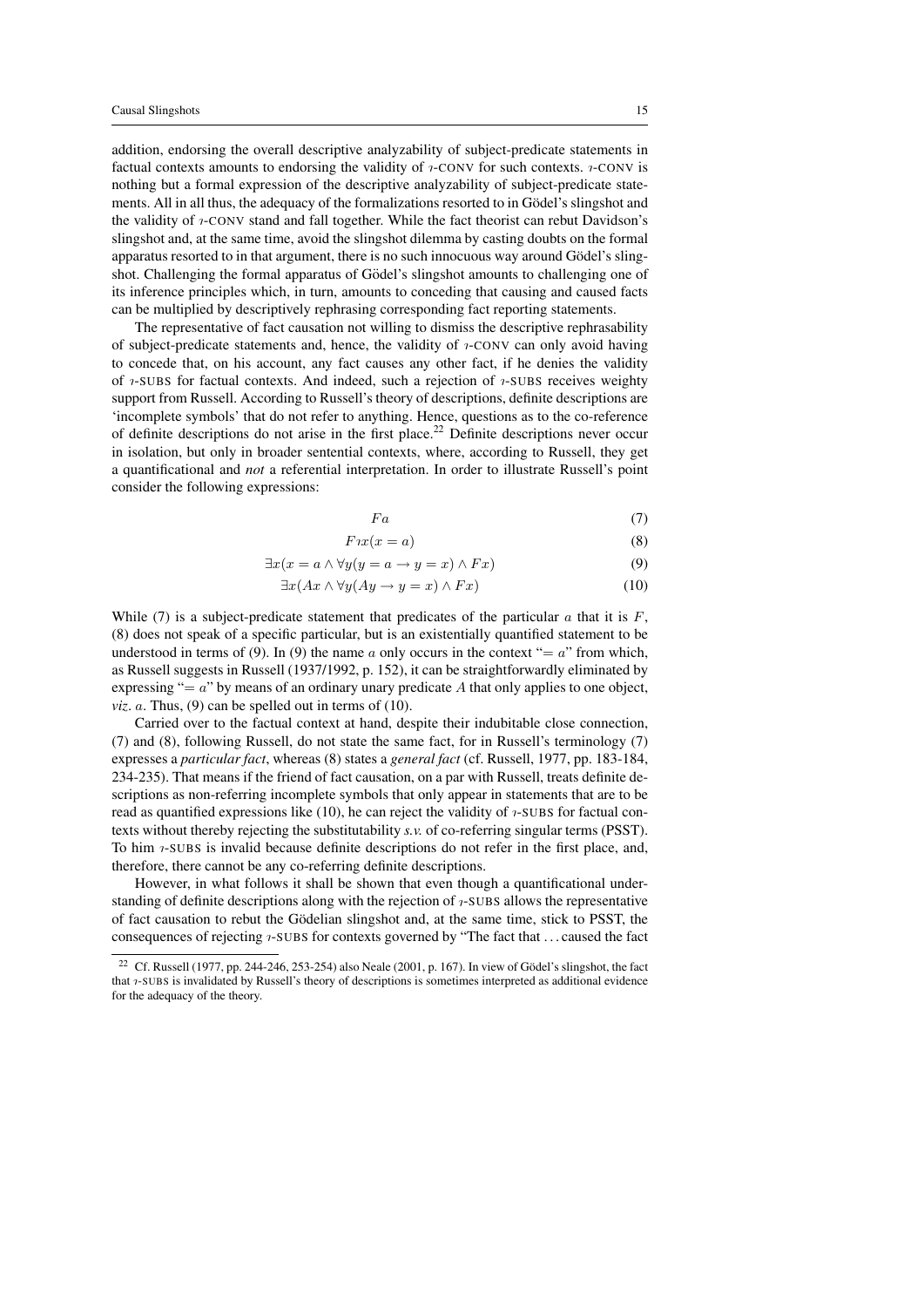that . . . "—to a large extent—are the same as the consequences of a refutation of PSST: an overly fine-grained analysis of causal processes that does not mirror the robustness of singular causation. Consider the following argument:

- (vi) (P1) The fact that the son of Servilia Caepionis stabbed Caesar caused the fact that Caesar died.
	- (P2) The son of Servilia Caepionis is identical to the husband of Porcia Catonis.
	- (C) The fact that the husband of Porcia Catonis stabbed Caesar caused the fact that Caesar died.

In light of the robustness of singular causation, (vi) is an informally valid argument. Relative to all reinterpretations of the non-logical vocabulary embedded in the factual contexts of (vi) it holds that if the premises are judged to be true, so is the conclusion. If (P2) is true, (P1) and (C) state the same causal dependency as they pick out the same cause of the fact that Caesar died. A theory of fact causation that, based on a Russellian analysis of definite descriptions, rejects *1*-SUBS for contexts governed by "The fact that ... caused the fact that ..." and that, nonetheless, purports to account for the robustness of singular causation, has to be able to reproduce the validity of (vi) without  $\gamma$ -SUBS. To see whether this can be done, two Russellian readings of (vi) need to be distinguished, for, as is well known, a quantificational account of definite descriptions may involve ambiguities of scope. The definite descriptions contained in (vi) can be understood to have either narrow or wide scope.<sup>23</sup> By letting  $F$  stand for "... is a son of Servilia Caepionis",  $G$  for "... stabbed Caesar",  $p$  for "Caesar died" and by representing the factual causal connective by " $\mapsto$ ", the narrow scope reading of (P1) is expressible in terms of  $(P_1^n)$  and the wide scope reading in terms of  $(P_1^w)$ .

$$
\exists x (Fx \land \forall y (Fy \to x = y) \land Gx) \mapsto p \tag{P_1^n}
$$

$$
\exists x (Fx \land \forall y (Fy \to x = y) \land (Gx \to p))
$$
\n
$$
(P_1^w)
$$

In contrast, there are no scope ambiguities involved in  $(P2)$ . By introducing H for "... is a husband of Porcia Catonis", a Russellian analysis of (P2) yields:

$$
\exists x \exists y (Fx \land \forall z_1 (Fz_1 \to x = z_1) \land Hy \land \forall z_2 (Hz_2 \to y = z_2) \land x = y)
$$
 (P<sub>2</sub>)

Analogously to the first premise, the conclusion of (vi) allows for a narrow and a wide scope reading which are formally reproduced in  $(C^n)$  and  $(C^w)$ , respectively.

$$
\exists x (Hx \land \forall y (Hy \to x = y) \land Gx) \mapsto p \tag{C^n}
$$

$$
\exists x (Hx \land \forall y (Hy \to x = y) \land (Gx \mapsto p))
$$
 (C<sup>w</sup>)

The main formal difference between the narrow and the wide scope readings is that according to the narrow scope reading (P1) and (C) are molecular statements governed by the factual causal connective, whereas according to the wide scope reading (P1) and (C) are existentially quantified conjunctions, i.e. they turn out to be non-molecular. In consequence, the truth conditions of  $(P_1^n)$  and  $(C^n)$  fully depend on the semantics of the non-extensional connective "The fact that ... caused the fact that ...". In  $(P_1^w)$  and  $(C^w)$ , however, the factual causal connective only governs the third conjunct within the scopes of the existential

<sup>&</sup>lt;sup>23</sup> For more details on scope ambiguities involving definite descriptions cf. Neale (1990, ch. 4). The possibility of interpreting definite descriptions in factual causal statements to have wide scope is normally not considered in the literature. I owe this interpretation of causal statements to Michael Gabbay.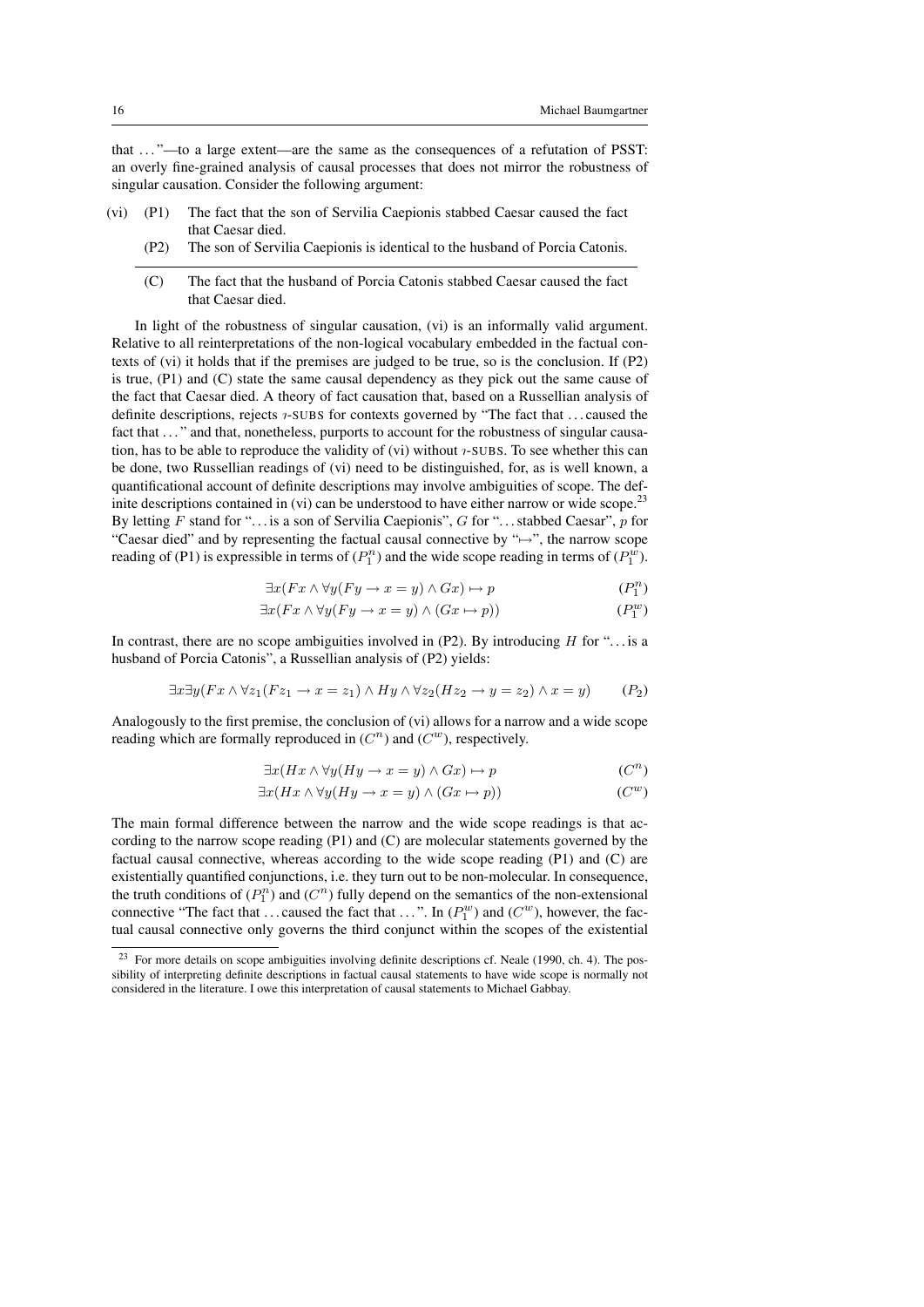quantifiers. This difference has important ramifications for the validity of the resulting formalizations of the whole argument (vi).  $(P_2)$  states that the extensions of F and H comprise exactly one and the same element. As coextensional predicates can be substituted *s.v.* in extensional contexts, the validity of the two Russellian readings of (vi) hinges on whether  $F$ and H occur in extensional contexts. While that is not the case for  $(P_1^n)$  and  $(C^n)$ , F and H are located outside of the context governed by the intensional causal connective in  $(P_1^w)$ and  $(C^w)$ . That is,  $(P_2)$  licenses to replace H for F in  $(P_1^w)$  which directly yields  $(C^w)$ . In sum, whereas a narrow scope analysis of (vi) generates an invalid formalization, the validity of (vi), on the face of it, seems to be formally reproducible without the use of  $\tau$ -SUBS by drawing on a wide scope reading of the definite descriptions contained in (P1) and (C):

$$
(P_1^n), (P_2) \not\vdash (C^n) \tag{11}
$$

$$
(P_1^w), (P_2) \vdash (C^w) \tag{12}
$$

Prima facie, it thus appears that a Russellian wide scope understanding of definite descriptions enables the friend of fact causation to block Gödel's slingshot by rejecting  $i$ -SUBS for factual contexts and, nonetheless, account for the validity of arguments as (vi), and hence for the robustness of singular causation. Securing fact causation against the threat posed by Gödel's slingshot without being forced into horn (B) of the slingshot dilemma, however, presupposes that  $(P_1^w)$  and  $(C^w)$  are adequate formal representations of (P1) and (C), respectively. Is that indeed the case? To answer that question we need to establish that  $(P_1^w)$ and  $(C^w)$  determine the same facts to be causally related as their informal counterparts (P1) and (C). Clearly, both  $(P_1^w)$  and  $(C^w)$  identify the fact that Caesar died, i.e. the fact expressed by  $p$ , as caused fact, which fact is also identified as caused fact by (P1) and (C). Furthermore,  $(P_1^w)$  and  $(C^w)$  analyze the definite descriptions contained in the causing facts mentioned in (P1) and (C) in terms of existentially quantified expressions whose scopes comprise both the caused fact stated by p and the causal dependency  $Gx \mapsto p$ . Spelling this wide scope out in informal terms yields that  $(P_1^w)$ , for example, states a causal dependency among the following facts:

Causing fact  $(A)$ : the fact that there exists exactly one son of Servilia Caepionis whose stab-

bing of Caesar caused the fact that Caesar died.

Caused fact  $(B)$ : the fact that Caesar died.

That is,  $(P_1^w)$  identifies a causing fact A which can only be the case, if the caused fact B is the case as well—and analogously for  $(C^w)$ . The facts that can be said to be causally related by  $(P_1^w)$  and  $(C^w)$ , hence, are logically dependent. In contrast, the facts claimed to be causally related by, say, (P1) are the fact that the son of Servilia Caepionis stabbed Caesar and the fact that Caesar died, which are logically independent. Generally, causes and effects on token level are logically independent. Causal dependencies arise from material, not from logical dependencies. The latter cannot be interpreted causally. In accordance, semantics for factual statements expressing causal dependencies on token level, as are e.g. developed by Bennett (1988) or Mellor (1995), are of the form: "The fact that  $\phi$  caused the fact that  $\psi$ " is true iff  $\Omega(\phi, \psi)$ , where  $\phi$  and  $\psi$  stand for closed sentences and  $\Omega$  denotes the set of conditions imposed by a pertaining theory in order for  $\phi$  and  $\psi$  to be causally connected. Common candidates for  $\Omega$  are, for instance, that  $\psi$  must be derivable from  $\phi$  in combination with a causal law  $\mathcal L$  and a causal background  $S$  or that the probability/propensity/chance that  $\psi$  holds is higher in the closest  $\phi$ -worlds than in the closest non- $\phi$ -worlds. While the details of these different proposals for  $\Omega$  are of no relevance for our purposes, it is of crucial importance to note that factual causal statements relate *logically independent closed sentences* stating the causing and the caused fact.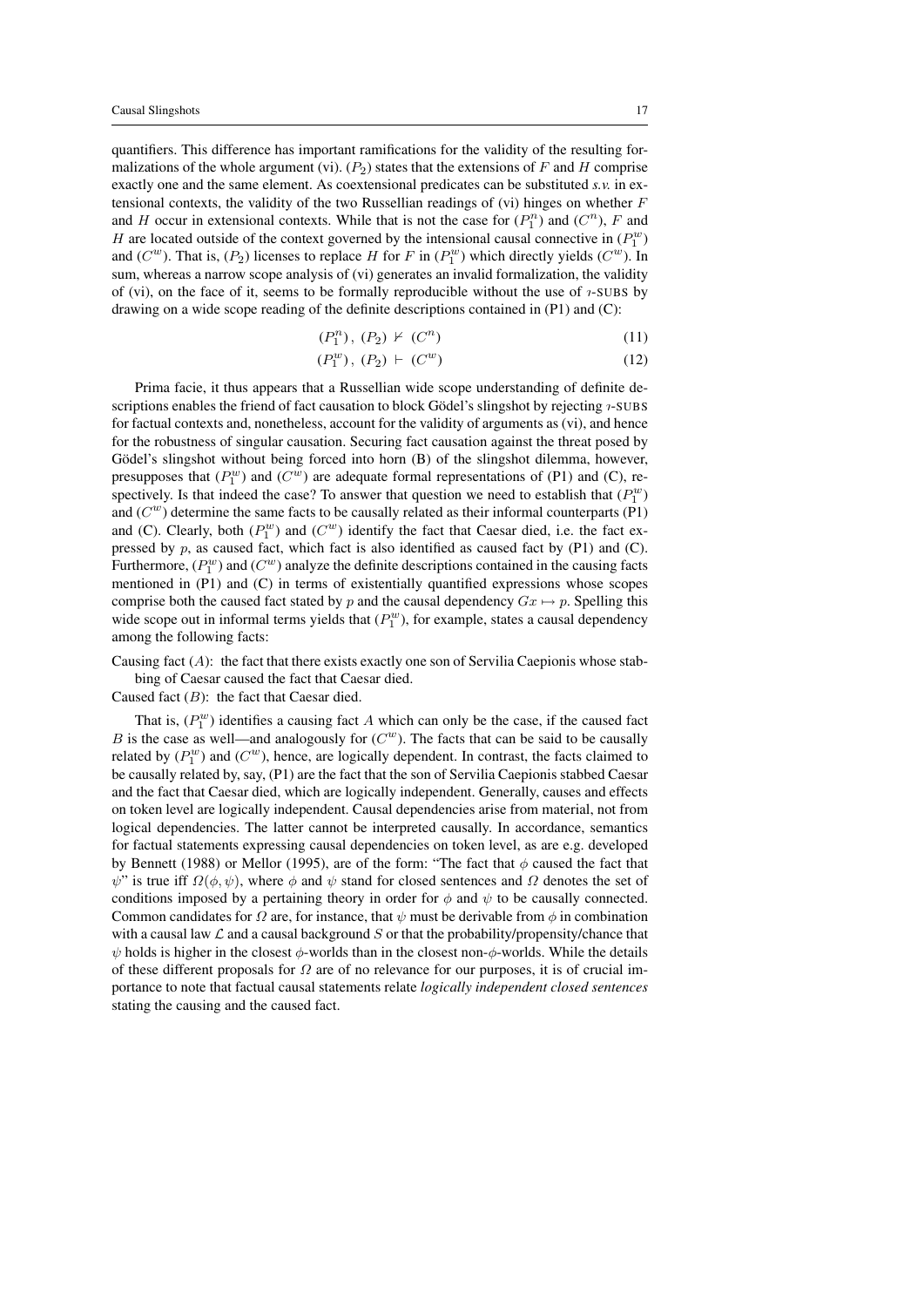This constraint is straightforwardly met by the narrow scope readings of (vi).  $(P_1^n)$ , for example, identifies the fact that there exists exactly one son of Servilia Caepionis who stabbed Caesar as cause of the fact that Caesar died—and analogously for  $(C<sup>n</sup>)$ . The constraint, however, is violated in the wide scope readings. In  $(P_1^w)$  and  $(C^w)$  the first expression governed by  $\mapsto$  is an open sentence. Hence, the truth conditions of the third conjuncts within the scopes of the existential quantifiers of  $(P_1^w)$  and  $(C^w)$  are not determinable by means of available semantics for the factual causal connective. Moreover, as  $A$  is sufficient for  $B$  on mere conceptual grounds,  $B$  is derivable from  $A$  even without causal laws and  $A$  trivially raises the probability of B to 1. Any reading of causal statements that renders causes and effects logically dependent does not adequately capture the truth conditions or logical form of such statements. Thus, definite descriptions in factual causal contexts on token level must either be interpreted referentially or, if a quantificational analysis is preferred, they must be interpreted to have narrow scope. The referential reading gives rise to the slingshot, the narrow scope reading does not allow for reproducing the validity of arguments as (vi). All in all, this shows that a theory of fact causation which rejects  $\alpha$ -SUBS in light of Gödel's slingshot cannot account for the robustness of singular causation and, accordingly, has to buy into horn (B) of the slingshot dilemma after all.

### 5 Conclusion

Slingshot arguments are designed to press fact theorists into advancing a very fine-grained notion of fact identity, according to which replacing fact reporting expressions by logical equivalents or substituting co-referring singular terms within fact reporting statements does not guarantee the identity of expressed facts. Yet, if proponents of fact causation succumb to that pressure and draw on a sufficiently fine-grained account of fact identity, their theories become incapable of doing justice to the robustness of singular causation.

This paper has shown that the advocate of fact causation can avoid this impasse in case of Davidson's slingshot by casting reasonable doubts on the formal apparatus used in that argument. Such an innocuous way around the slingshot, however, is not on hand in case of Gödel's often neglected argument. Rejecting the formal apparatus of Gödel's argument entails the invalidity of one of the inference rules used in that argument which, in turn, yields a fact theory of causation that is too fine-grained for an adequate account of the robustness of causation.

A theory of singular causation which neither implies that any token cause causes any token effect nor that singular causation is not robust cannot take causal statements to be molecular expressions governed by a sentential connective as "The fact that . . . causes/d the fact that ...". Slingshots cannot be advanced against accounts that analyze statements expressing singular causal dependencies in terms of expressions featuring the predicate ". . . causes/d ...". Does that upshot of our discussion count against a fact ontology of singular causation? Not necessarily. A statement like "The fact that Brutus stabbed Caesar caused the fact that Caesar died" might well be analyzed as involving the predicate "...causes/d ..." which takes fact denoting singular terms like "the fact that Brutus stabbed Caesar" as arguments. As mentioned in section 2, some fact theorists—e.g. Baylis (1948)—have indeed professed fact ontologies according to which facts are particulars, and others—e.g. Oppy (1997) analyze expressions of type "the fact that . . . " as definite descriptions referring to facts. Of course, fleshing out such rare sketches into a full-blown theory of fact particulars that not only avoids the slingshot but, moreover, meets the requirements of an analysis of singular causation, would require answering important questions which, due to the unorthodox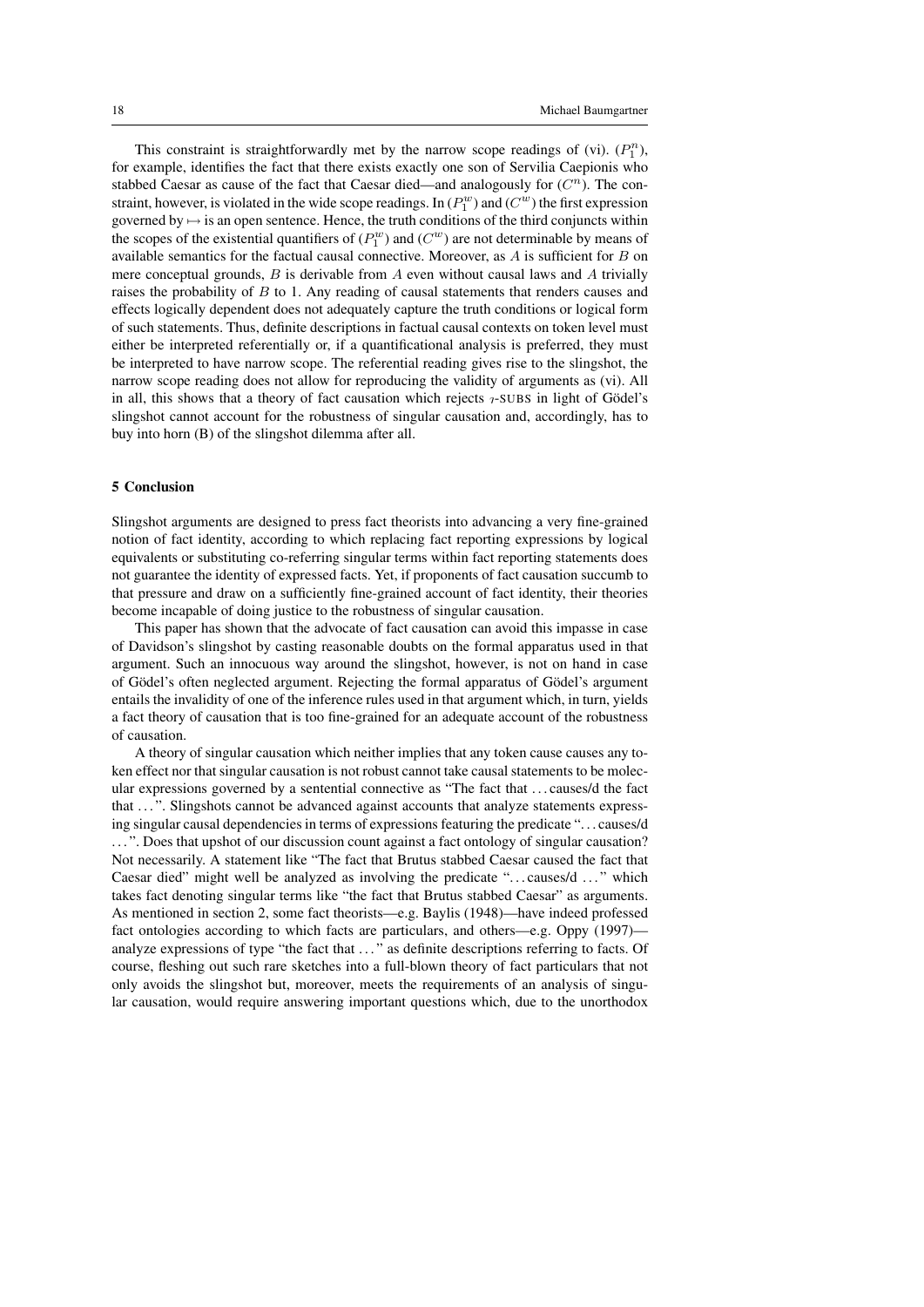character of such a proposal, have not been properly addressed in the literature. Most of all, identity criteria for fact particulars would be required that are compatible with the robustness of singular causation. Presumably, answering such questions is not straightforward. Nonetheless, there do not seem to be principled obstacles to fleshing out such a theory. After all, there exist various worked out theories of event particulars that have been effectively employed in accounts of causation. Prima facie, thus, construing fact particulars along the lines of events seems a promising way to go for the friend of fact causation. Clearly though, such a 'particularist' maneuver would reduce the dispute between fact and event theorists of singular causation to a mere terminological controversy. For within such a framework both sides would agree on the logical form of causal statements and on the ontological categorization of causes and effects as particulars. They would merely be at odds with respect to the label that should be assigned to the pertaining sort of particulars.

In sum, causal slingshots do not prove a fact ontology of causation to be impossible. Nonetheless, the Gödelian slingshot provides strong reasons to analyze statements expressing singular causal dependencies in terms of statements featuring the predicate ". . . causes/d ...". Such a logical analysis has traditionally been professed by virtually all event theorists and by only very few advocates of fact causation.

Acknowledgements My particular thanks go to Timm Lampert for countless discussions about facts and slingshots, as well as for our common work on logical formalization. Moreover, I am grateful to Michael Gabbay and to the anonymous referees for this journal for very helpful comments on earlier drafts. Finally, I thank the Swiss National Science Foundation for generous support of this work (grant PP001-114812/1).

#### References

- Anscombe, G. E. M. (1969). Causality and extensionality. *Journal of Philosophy*, 66, 152– 159.
- Barwise, J., & Perry, J. (1996). Semantic innocence and uncompromising situations. In A. P. Martinich (Ed.), *The Philosophy of Language* (pp. 369–381). Oxford: Oxford University Press. [originally published 1975 in *Midwest Studies in Philosophy*]
- Baumgartner, M. (forthcoming). Informal reasoning and logical formalization. In S. J. Conrad & S. Imhof (Eds.), *Ding und Begriff*. Frankfurt a.M.: Ontos Verlag.
- Baumgartner, M., & Lampert, T. (2008). Adequate formalization. *Synthese*, 164, 93–115.
- Baylis, C. A. (1948). Facts, propositions, exemplification and truth. *Mind*, 57, 459–479.
- Bennett, J. (1988). *Events and Their Names*. Indianapolis: Hackett.
- Bernays, P. (1958). *Axiomatic Set Theory*. Amsterdam: North-Holland.
- Brun, G. (2004). *Die richtige Formel. Philosophische Probleme der logischen Formalisierung*. Frankfurt a.M.: Ontos Verlag.
- Church, A. (1943). Review of Carnap's Introduction to Semantics. *Philosophical Review*, 52, 298–304.
- Cummins, R., & Gottlieb, D. (1972). On an argument on truth-functionality. *American Philosophical Quarterly*, 9, 265–269.
- Dale, A. J. (1978). Reference, truth-functionality, and causal connectives. *Analysis*, 38, 99– 106.
- Davidson, D. (1967). The logical form of action sentences. In N. Rescher (Ed.), *The Logic of Decision and Action* (pp. 81–95). Pittsburgh: University of Pittsburgh Press.
- Davidson, D. (1980). *Essays on Actions and Events*. Oxford: Clarendon Press.
- Dowe, P. (2000). *Physical Causation*. Cambridge: Cambridge University Press.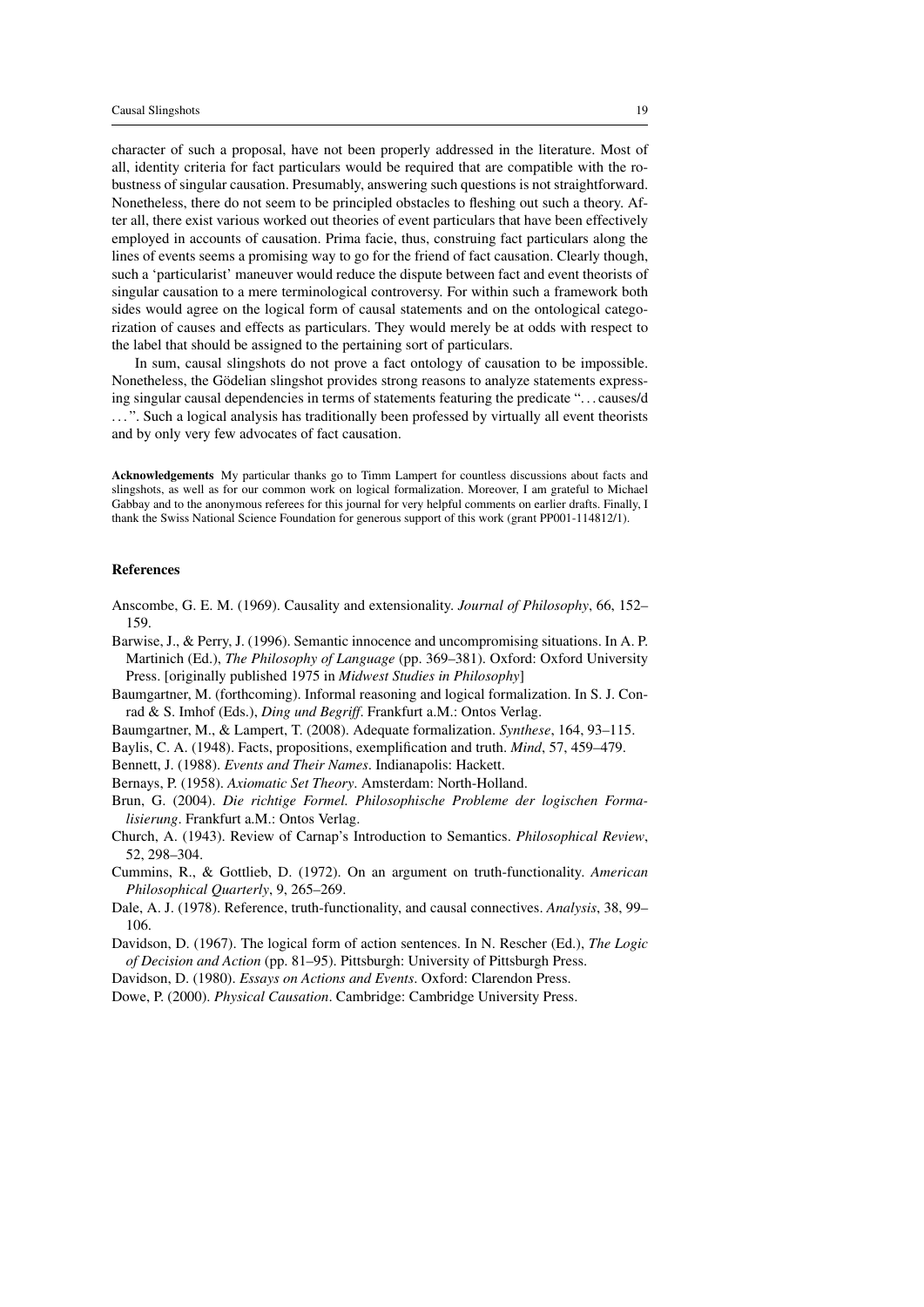- Fine, K. (1982). First-order modal theories III facts. *Synthese*, 53, 43–122.
- Føllesdal, D. (1966). Quantification into causal contexts. In R. S. Cohen & M. W. Wartofsky (Eds.), *Boston Studies in the Philosophy of Science*, vol. II (pp. 263–274). New York: Humanities Press.
- Fraenkel, A. A., Bar-Hillel, Y., & Levy, A. (1973). *Foundations of Set Theory*, 2nd edn. Amsterdam: North-Holland.
- Gödel, K. (1944). Russell's mathematical logic. In P. A. Schilpp (Ed.), *The Philosophy of Betrand Russell* (pp. 123–153). New York: Tudor.
- Haack, R. J. (1978). Quine's theory of logic. *Erkenntnis*, 13, 231–259.
- Horgan, T. (1978). The case against events. *The Philosophical Review*, 87, 28–47.
- Horgan, T. (1982). Substitutivity and the causal connective. *Philosophical Studies*, 42, 47– 52.
- Kanzian, C. (2001). *Ereignisse und andere Partikularien*. Paderborn: Ferdinand Schoningh. ¨
- Kim, J. (1973). Causation, nomic subsumption, and the concept of event. *Journal of Philosophy*, 70, 217–236.
- Kistler, M. (1999). Causes as events and facts. *Dialectica*, 53, 25–46.
- Koons, R. C. (2000). *Realism Regained. An Exact Theory of Causation, Teleology, and the Mind*. Oxford: Oxford University Press.
- Levin, M. E. (1976). The extensionality of causation and causal-explanatory contexts. *Philosophy of Science*, 43, 266–277.
- Mackie, J. L. (1974). *The Cement of the Universe. A Study of Causation*. Oxford: Clarendon Press.
- Massey, G. (1981). Logic and linguistics. In E. Agazzi (Ed.), *Modern logic a Survey. Historical, Philosophical, and Mathematical Aspects of Modern Logic and its Applications* (pp. 311–329). Dordrecht: Reidel.
- Mellor, D. H. (1991). The singularity affecting facts of causation. In *Matters of Metaphysics* (pp. 201–224). Cambridge: Cambridge University Press.
- Mellor, D. H. (1995). *The Facts of Causation*. London: Routledge.
- Mulligan, K., & Correia, F. (Winter 2007). Facts. In E. N. Zalta (Ed.), *The Stanford Encyclopedia of Philosophy*. URL http://plato.stanford.edu/archives/win2007/entries/facts/
- Neale, S. (1990). *Descriptions*. Cambridge: MIT Press.
- Neale, S. (1995). The philosophical significance of Gödel's slingshot. *Mind*, 104, 761–825.
- Neale, S. (2001). *Facing Facts*. Oxford: Clarendon Press.
- Oppy, G. (1997). The philosophical insignificance of Gödel's slingshot. *Mind*, 106, 121– 141.
- Quine, W. v. O. (1960). *Word and Object*. Cambridge: MIT Press.
- Ramsey, F. P. (1927/1994). Facts and propositions. In D. H. Mellor (Ed.), *Philosophical Papers* (pp. 34–51). Cambridge: Cambridge University Press.
- Reichenbach, H. (1947). *Elements of Symbolic Logic*. New York: Collier-Macmillan.
- Russell, B. (1937/1992). *The Principles of Mathematics*. London: Routledge.
- Russell, B. (1977). The philosophy of logical atomism. In R. Marsh (Ed.), *Logic and Knowledge* (pp. 175–281). New York: Allen & Unwin.
- Sainsbury, R. M. (2001). *Logical Forms*, 2nd edition. Oxford: Blackwell.
- Schaffer, J. (2005). Contrastive causation. *Philosophical Review*, 114, 327–358.
- Strawson, P. F. (1950). On referring. *Mind*, 59, 320–344.
- Taylor, B. (1985). *Modes of Occurrence: Verbs, Adverbs, and Events*. Oxford: Blackwell.
- Whitehead, A. N., & Russell, B. (1962). *Principia Mathematica*. Cambridge: Cambridge University Press.
- Widerker, D. (1985). Davidson on singular causal sentences. *Erkenntnis*, 23, 223–242.